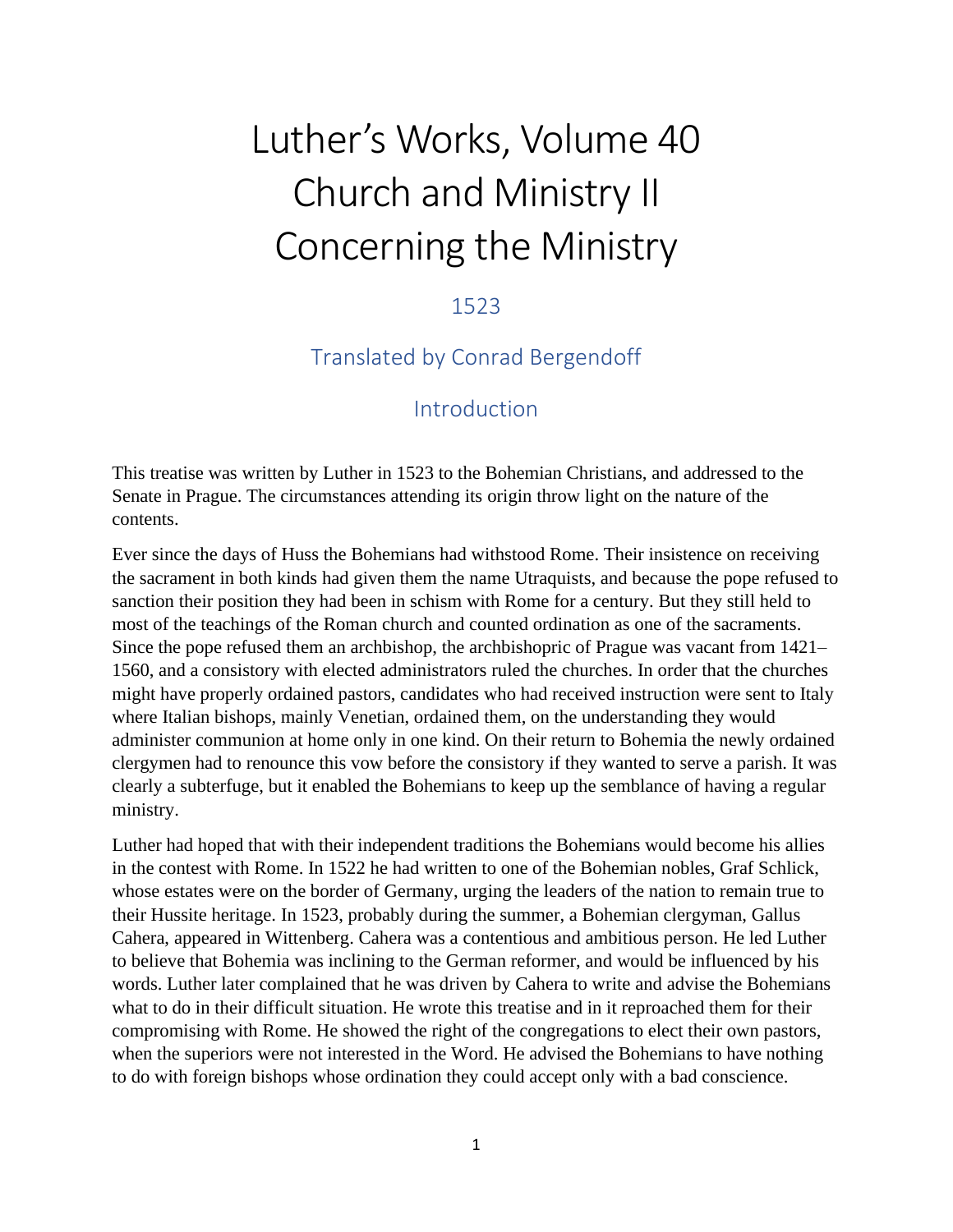Cahera returned to Prague and seemed to enjoy success with his backing by Luther. He became administrator in Prague, and wanted the Bohemians to go farther in their reformation. But when he detected this was an unpopular move, he swung around to the Roman position and joined in the denunciation of the new measures as a German, and foreign innovation. The friends of Luther were deposed, and the Utraquists again sought agreement with Rome. What had seemed in the summer of 1523 to be a dawn of an evangelical day in Bohemia had turned by the summer of 1524 into a day of bitter disappointment for Luther. For in the former year Cahera had painted a bright picture for Luther; in the latter, the pastor of the Bethlehem Church of Prague was a refugee in Wittenberg. In 1525 the Bohemians openly declared their hostility to the conception of the ministry Luther had described in his treatise.

The Latin work was published late in 1523. It was immediately translated by Paul Speratus who had been a pastor in Moravia and was now in Wittenberg, where he was to enrich the Reformation by his contribution to hymnody.

The Latin text of the translation appears in *WA* 12, 169–195. The German translation, prepared by Speratus, appears in *St. L.* 10, 1548ff.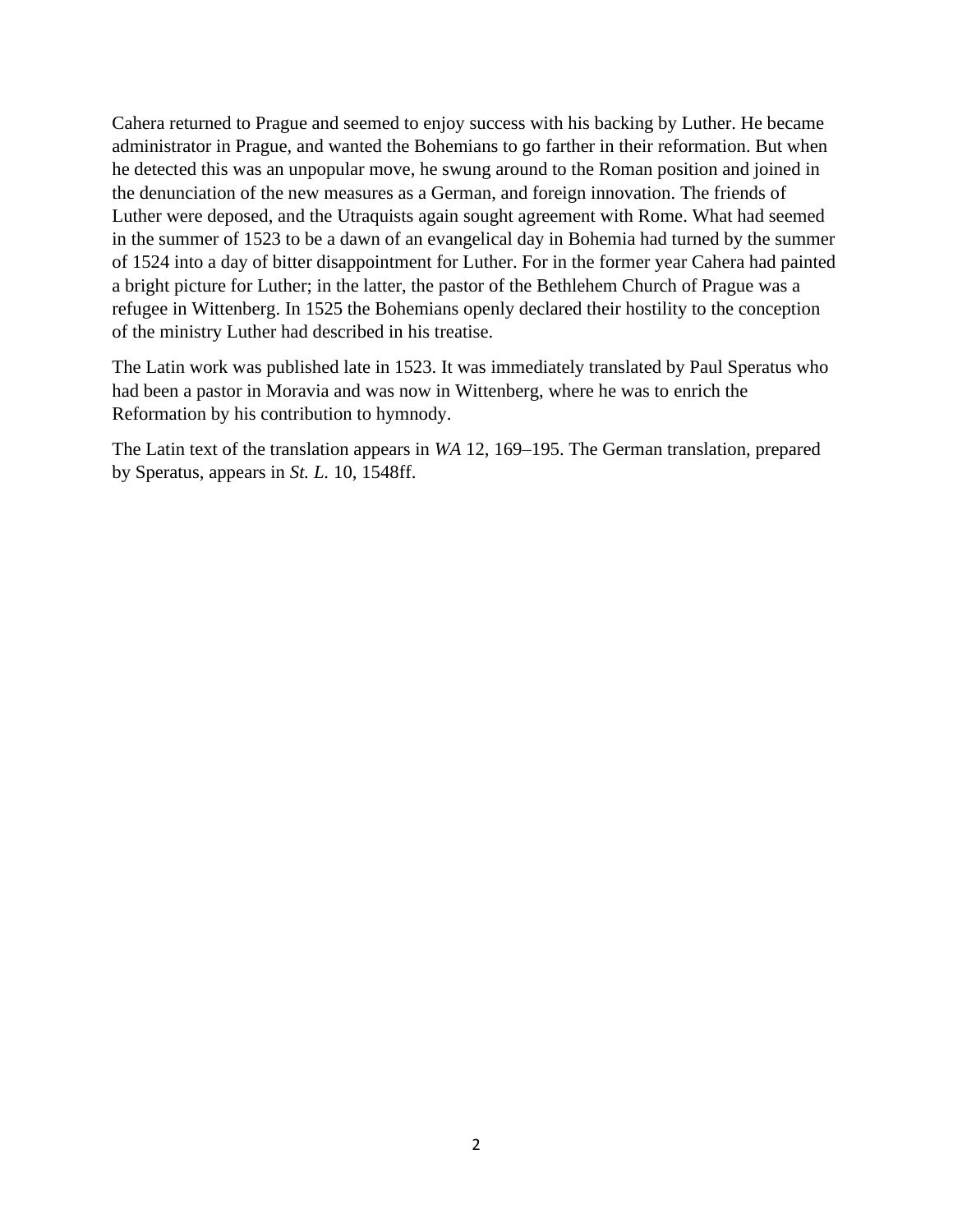## Concerning the Ministry

To the Illustrious Senate and People of Prague, from Martin Luther, Preacher at Wittenberg. Grace and peace from God our Father and Jesus Christ our Lord.

Often and by many correspondents I have been asked to write to you, honored sirs, concerning the calling and ordination of a pastor of the church. Now at last the law of love will not allow me to decline any longer. Though I know it is beyond my ability, and that I have more duties at home than one man can be equal to, yet your situation and need are such that love must be undaunted, assured that it can do all things by His power who works in love. What I have, therefore, I give you, but with the understanding that each and all of you may use his own judgment. For my ministry does not allow me to go beyond what someone else asks. I am not an authority on something new. I only give my counsel and encouragement. But the Lord, who initiated and gave you the desire to ask and seek my advice, will fulfil and accomplish what you seek and intend, in full and rich measure to the praise of his grace and gospel. To Him be glory forever and ever.

### *A Warning*

To begin with I freely confess that in this book I will disappoint all who may hope that I will endorse or amend the rite and custom hitherto prevailing of priestly tonsure and anointing. Such religion, or superstition, I will allow them to enjoy, however common, traditional, or vaunted it may be. We are interested in the pure and true course, prescribed in holy Scripture, and are little concerned about usage or what the fathers have said or done in this matter. We have already sufficiently made clear that herein we neither ought, should, nor would be bound by human traditions, however sacred and highly regarded, but clearly exercise our reason and Christian liberty, as it is written, "All things are yours, whether Peter or Paul, but you are Christ's" [1 Cor. 3:22, 23].

### *An Exhortation Against Receiving Papal Ordination*

But before we come to our manner of appointment, that is, the Christian form, it is proper and fair to consider the papal consecrations (as they call them) and to expose publicly the abomination of their order, so that its "iniquity may be found out and hated" [Ps. 36:2] and those who yet adhere closely to it may the more easily be persuaded to desist therefrom. And to begin with minor factors we would first present the reasons why you in Bohemia have been distressed in a special way, more than other peoples.

When Satan got the upper hand and the bishops and priests (as they are called) deserted the Bohemian kingdom, leaving it devastated and isolated, the Roman bishops laid on you the hard and dire necessity of sending your clerics annually to Italy to purchase papal ordination. For your neighboring bishops would not at all condescend to ordain them, since they considered you obstinate heretics. And what inconvenience and danger this need has caused you! I pass over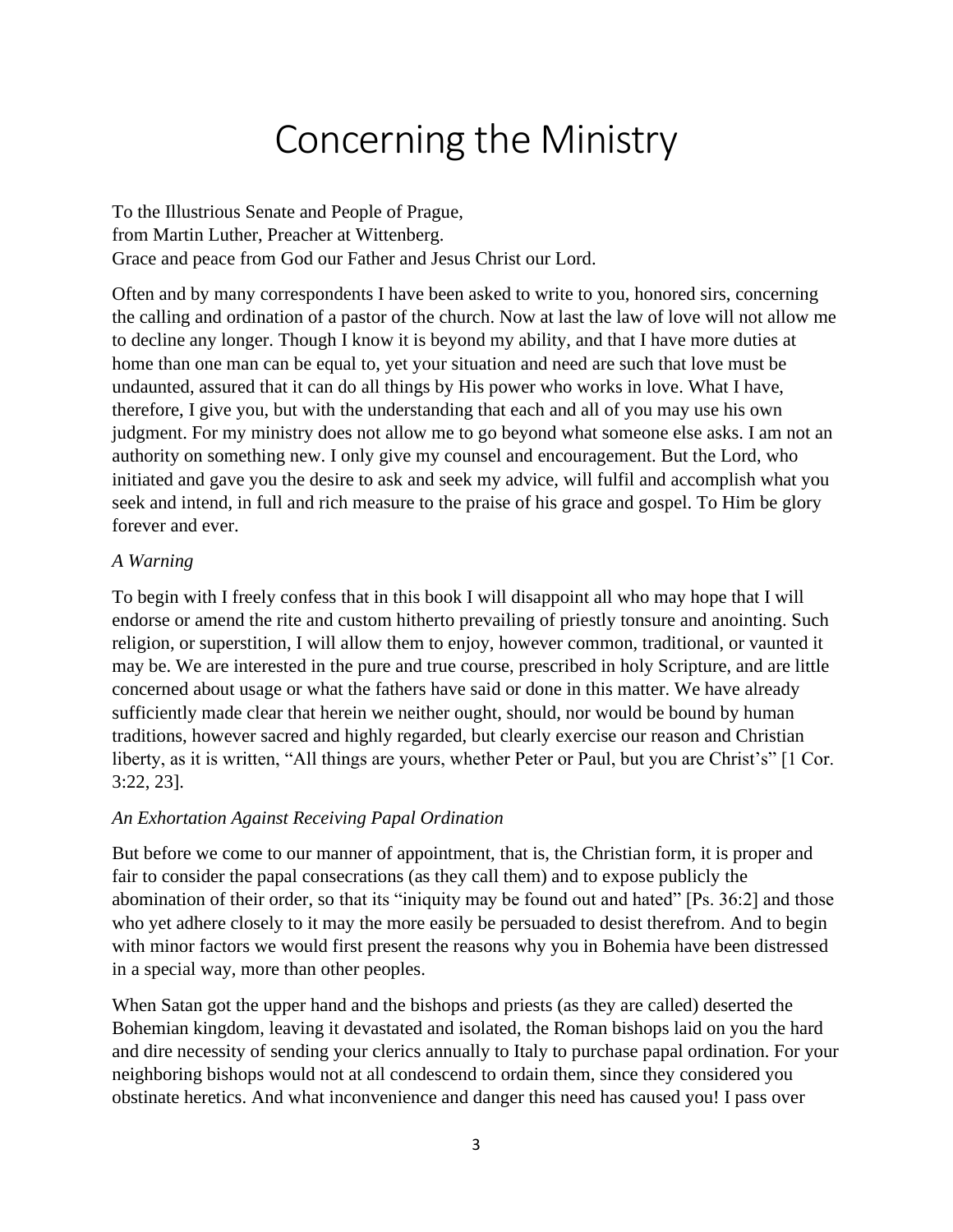what you have had to endure in body and goods, your exhaustion by such toil of journey, and by expense among strangers, even enemies, and the diseases, evil customs, and ruined conscience with which you return, in order to govern yourselves. A cause of greater misery is the fact that the pacts and dishonest circumstances force you to purchase ordination from your tyrant and his executioners, the bishops, through a violation of conscience, so that not a single one of you can ever rejoice in good conscience that you have entered the sheep-fold by the door [John 10:1]. Always and alone to be afflicted with such pastors as have entered in some other way than through the door is the greatest hardship.

For this reason, unfortunately, an opportunity is given a scamp, or apostate, or such as no other part of the world would tolerate, to enter into your ministry. Indeed this plight of yours has given rise to a proverb, namely, that one who has earned the noose or the wheel among the Germans qualifies as priest among the Bohemians. So Bohemia has had to harbor eminent scoundrels, ignorant pastors, even rapacious wolves. Meanwhile, what concern has it been of the Holy Father in Rome in what ways the Bohemians were destroyed? He has looked on it as a great concession to purchase through such favors freedom and license for these pests and beasts to attack you. For though he was in a position to spare you these pests, yet the love of money prevails and in his mercy he sells his consecrations to heretics and to his enemies.

Hence arise the chaos and Babylonian confusion in your celebrated kingdom. Since you must have a ministry but have no means of correcting abuses, each one teaches what he wishes, one preaches this, another that, some deceive the people with the assumed title of priest, some purchase parishes, others force their way in, a successor upsets the work of his predecessor. In the absence of any form or basis of a valid ministry, we see noble Bohemia transformed into a Babylonia described by Isaiah, in which satyrs dance, and howling creatures and sorceresses answer each other [Isa. 13:21, 22]. What wonder, then, if in this confusion the people of Bohemia become nothing but schismatics, and no certain basis of faith or life exists, and the ministry seems to be one of perdition?

These atrocious and cruel conditions ought in all justice compel us, with one accord, to rid all Bohemia of these monsters. Clearly if misfortune and need are so great that they can secure ministers in no other way [than by subterfuge], I would confidently advise that you have no ministers at all. For it would be safer and more wholesome for the father of the household to read the gospel and, since the universal custom and use allows it to the laity, to baptize those who are born in his home, and so to govern himself and his according to the doctrine of Christ, even if throughout life they did not dare or could not receive the Eucharist. For the Eucharist is not so necessary that salvation depends on it. The gospel and baptism are sufficient, since faith alone justifies and love alone lives rightly.

Surely if in this way two, three, or ten homes, or a whole city, or several cities agreed thus among themselves to live in faith and love by the use of the gospel in the home, and even if no ordained man, shorn or anointed, ever came to them or in any other way was placed over them as minister to administer the Eucharist and other sacraments, Christ without a doubt would be in their midst and would own them as his church. Christ would not only not condemn, but surely would reward a pious and Christian abstinence from all the other sacraments when these would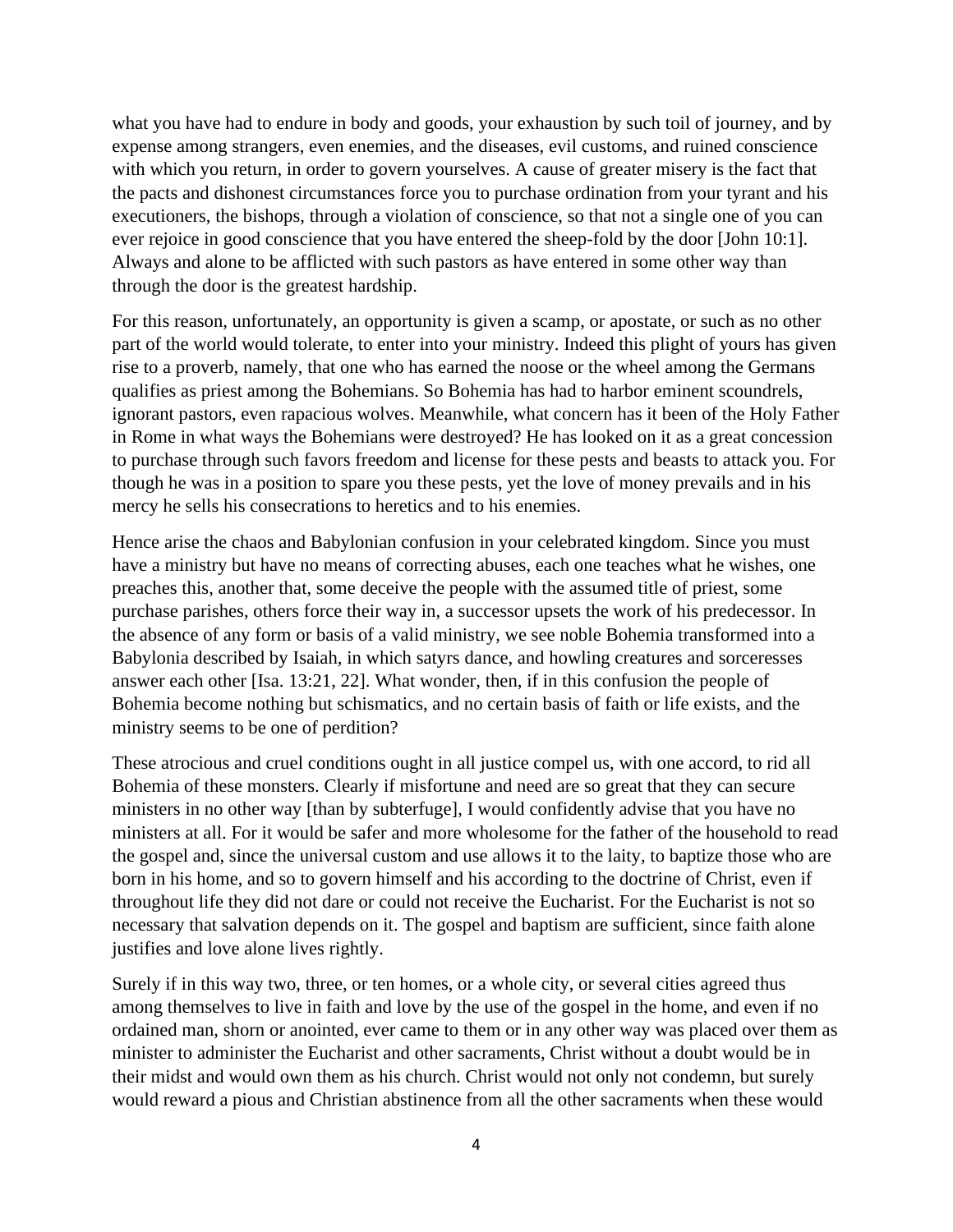be offered by impious and sacrilegious men. For He himself said "One thing only is necessary" [Luke 10:42], the Word of God, in which man has his life. For if he lives in the Word and has the Word, he is able to forego all else in order to avoid the teachings and ministries of impious men. And what would it avail to have all other things, but not the Word by which one lives? The mercenary papists who have intruded themselves ply their trade of consecrations, so that while the sacraments are here the Word does not exist in Bohemia. That is, they deprive you of essentials and lord it over you in nonessentials.

The father in the home, on the other hand, can provide his own with the necessities through the Word and in pious humility do without the nonessentials as long as he is in captivity. In this regard we follow the custom and law of the Jewish captives who were not able to be in Jerusalem or to make offering there. Upheld in their faith alone by the Word of God they passed their lives among enemies while yearning for Jerusalem. So in this ease the head of the household suffering under the tyranny of the pope would act most appropriately and safely if while longing for the Eucharist, which he neither would dare nor could receive, in the meantime zealously and faithfully propagated faith in his home through the Word of God until God on high in his mercy either brought the captivity to an end or sent a true minister of the Word. So, I hold, it is better to have none than to have a minister who is guilty of sacrilege, impiety, and crime, and comes as a thief and robber only to kill and destroy [John 10:10].

But now, thanks be to God, this condition is grievous and inevitable only in the ease of the weak and over-scrupulous. The others who have faith and know the truth, possess full freedom and means to drive away unworthy ministers and to call and appoint only such worthy and devout men as they choose. For by a pretty invention, of which only the man of sin is capable [2 Thess. 2:3], the papal theory perpetuates its ministry through an *indelible character* and safeguards it against removal by any kind of wrongdoing. In this way the pope establishes his tyranny and confirms the commission of sin with impunity while no freedom is given to choose better men and we are forced to endure evil men. But of this we shall speak a little later. Now that we have directed attention to your suffering of evils in Bohemia and urged you to forego papal ordinations I add a general reason to arouse you and all the world to abstain from the stench and apostasy of these offensive and abominable ordinations.

For the time being I will concede the papal ordinations whereby those whom they call priests are anointed and appointed by the authority of the bishop alone without any consent or election by the people over whom they are to be placed. Yet, since they are a people of God it is due them that no one be set over them without their election, and the bishop ought to confirm no one whom they did not know and approve of as suitable. But now those who are ordained are mostly without certain call and no one knows whose minister he is to be. Consequently the majority are ordained only, as they say, to benefices, in order to offer mass only, and the people have no idea whom the bishop anoints as their pastor. Yet, I say, I am willing to overlook this grievous error in papal ordinations, for a time.

Everyone who loves Christ ought to shudder before this situation and rather endure any suffering than to be ordained by the papists since everything in those ordinations is done and performed in greatest perverseness and impiety. Were they not performed in blindness and senselessness they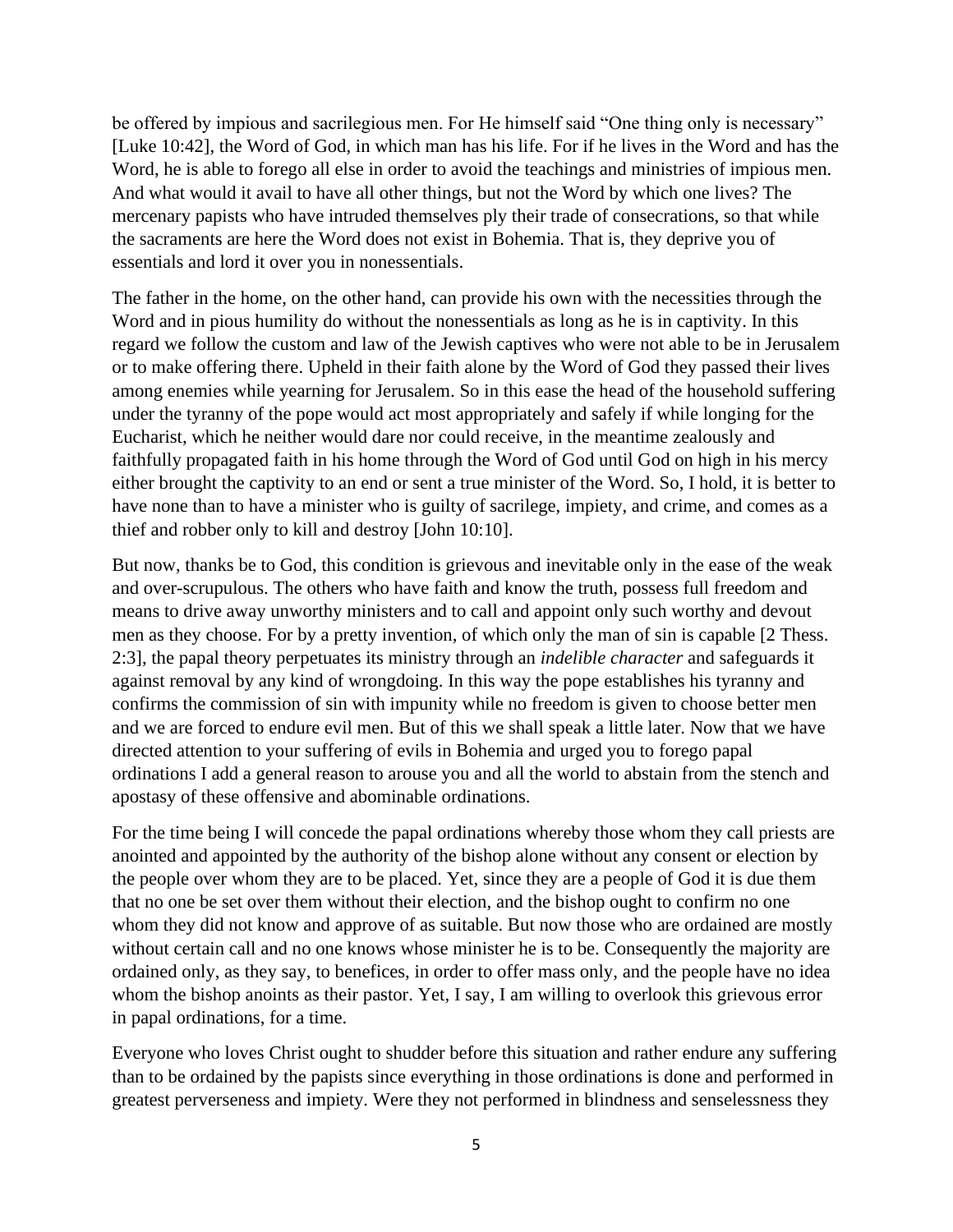might seem to be a deliberate mockery in the face of God. Ordination indeed was first instituted on the authority of Scripture, and according to the example and decrees of the Apostle, in order to provide the people with ministers of the Word. The public ministry of the Word, I hold, by which the mysteries of God are made known, ought to be established by holy ordination as the highest and greatest of the functions of the church, on which the whole power of the church depends, since the church is nothing without the Word and everything in it exists by virtue of the Word alone. But my papists do not even dream of this in their ordinations. What is it they do?

In the first place they have been struck by blindness so that they do not even recognize what the Word or what the ministry of the Word is. This is especially true of the bishops who do the ordaining. How then is it possible for them to provide ministers of the Word by their ordinations? In place of ministers of the Word they only ordain priestly functionaries who offer up masses and hear confessions. For this is what the bishop means by giving the chalice into the hands of the candidate and giving him the power of consecrating, and sacrificing for the living and the dead. This indeed is a power that angels never could glory in, nor could the virgin mother of God possess it, but they have it though they be more impure than seducers and thieves. And thus in a most holy mysterious manner the bishop breathes in their ears and makes them father confessors, saying, "Receive the Holy Spirit." Such is this most glorious power of consecration and absolution.

You would say that I exaggerate and lie if I claimed you could find one person ordained in their manner who dared assert that by such ordination he was commanded to communicate the mysteries of Christ and teach the gospel and rule the church which he obtained with his own blood [Acts 20:28]. Clearly no one ever hears this nor thinks that it concerns him. The chalice of course he accepts and thinks that all his ordination means is that he is permitted to consecrate and sacrifice Christ in the mass, and to hear confessions. Indeed he is concerned about his title to a benefice so as to feed his stomach, but otherwise he considers nothing at all beyond the sacrifice of masses—thus all the obligations of ordination are fulfilled. Whoever performs this, he is an ordained priest of the church and no one but him has this power. Anointing by the fingers and the tonsure of the head bear witness of this fact.

As to the call of a parish, or of a magistrate, to the ministry of the Word, this is considered by them as a rather recent and certainly incomparably minor obligation, compared to their sacred order and character. Their pastors and bishops and their high officials do not think they should be bothered by this kind of work, but turn it over to the lowest, meanest, vilest, and most ignorant. It is by far the meanest and most inexpert task, since communicating the mysteries of God and tending souls is of course an office lacking *indelible character* or the sacrament of ordination. But to consecrate Christ and sacrifice him, that implies *character*, that truly evidences a sacramental order.

The wrath of God hovers over these ridiculous masks of bishops, not only because they despise the Word of God and replace it by the office of sacrifice, but also because they turn away from life-giving baptism, by which men are made alive and sanctified as reasonable souls unto eternal life. For they look on this sacrament as altogether unworthy and alien to their gem-studded mitres and golden mantles. But they consider it indeed fitting to baptize, not souls, but stones,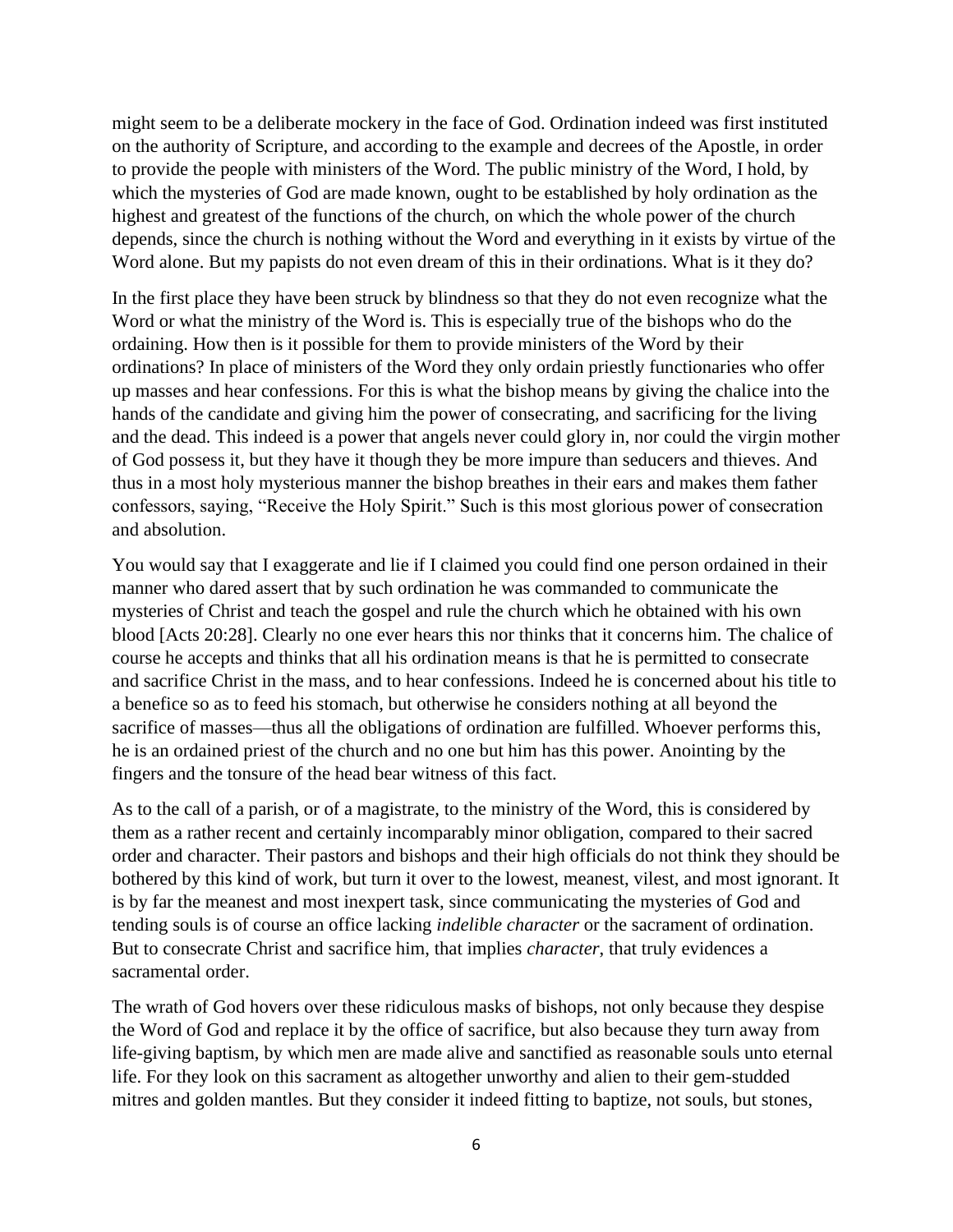altars, bells, dead and inanimate objects, as receptive of baptism as they themselves are of truth. So great is their madness and foolishness that you would faint from laughter were you not to regard with seriousness a bishop who toys with such things. But if you were to regard this in spirit as blasphemy you might explode in indignation.

If any are to be denied the name of priests, then above all those anointed by papal ordinations should be rejected. From the foregoing it is sufficiently clear that the papal bishops could in no way act as if they were ordaining to the ministry of the Word, but only to the sacrifice of masses and the hearing of confessions. For they are not able to act otherwise than as they really intend to act, namely, they are not concerned about the office of teaching, but confer the power of sacrificing and of hearing confession of sins. Consequently there is nothing else those ordained can obtain. Since it is most certain that the mass is not a sacrifice, therefore, their confession, which they would make compulsory, is nothing, and both are but a human and sacrilegious invention and falsehood. It clearly follows that their sacred ordinations make no one a priest or minister in the eyes of God, but only confer a certain mask of falsehood and vanity so that they offer where there is no sacrifice, and grant absolution where there is no accusation. It is as if some actor laughed and gesticulated in an empty theater.

Such are the things which ought justly to move not only you in Bohemia but all pious hearts everywhere to tolerate anything rather than to be sullied by these sacrilegious ordinations. And they who already have been ordained should grieve that they thus have been misled through masks of falsehood. For if these ever rightly celebrated the mass or fulfilled the ministry of the church, it certainly was not by virtue of a sacred ordination, which is mere falsehood and derision of God, but by virtue of the faith and spirit of the church which has had to tolerate these masks in place of a true ministry. But now that the situation has been forced into the light, God is no longer to be mocked and derided, and we should flee these masks of falsehood as the most terrible pests of the soul and the most shameful disgrace of the church of God.

But he who came into the ministry through these masks, let him carry on, assume the office and administer it in a pure and worthy manner. Rejecting the office of sacrificing the mass, let him teach the Word of God and govern the church. This he can do while inwardly condemning and hating the anointing and the whole form of ordination by which he came into the office. For it is not necessary to leave the place of the ministry though you may have reached it by wrong and impious methods, as long as the mind has mended its ways and the method has been condemned.

Further, if these reigned priests and masquerading bishops plied their ordinations and sacrifices, either in a spirit of amusement or of seriousness, so as not directly to oppose the gospel, and at least would leave us Christ inviolate in his kingdom, maybe their arrogance would be the less reprehensible and their temerity might be tolerated. But now their madness and senselessness is such that Christ must be denied and altogether rejected so that their sacrifices and offices might survive. I have abundantly showed this elsewhere but it will not hurt to repeat some of it here.

The gospel and all of Scripture present Christ as the high priest, who alone and once for all by offering himself has taken away the sins of all men and accomplished their sanctification for all eternity. For once and for all he entered into the holy place through his own blood, thus securing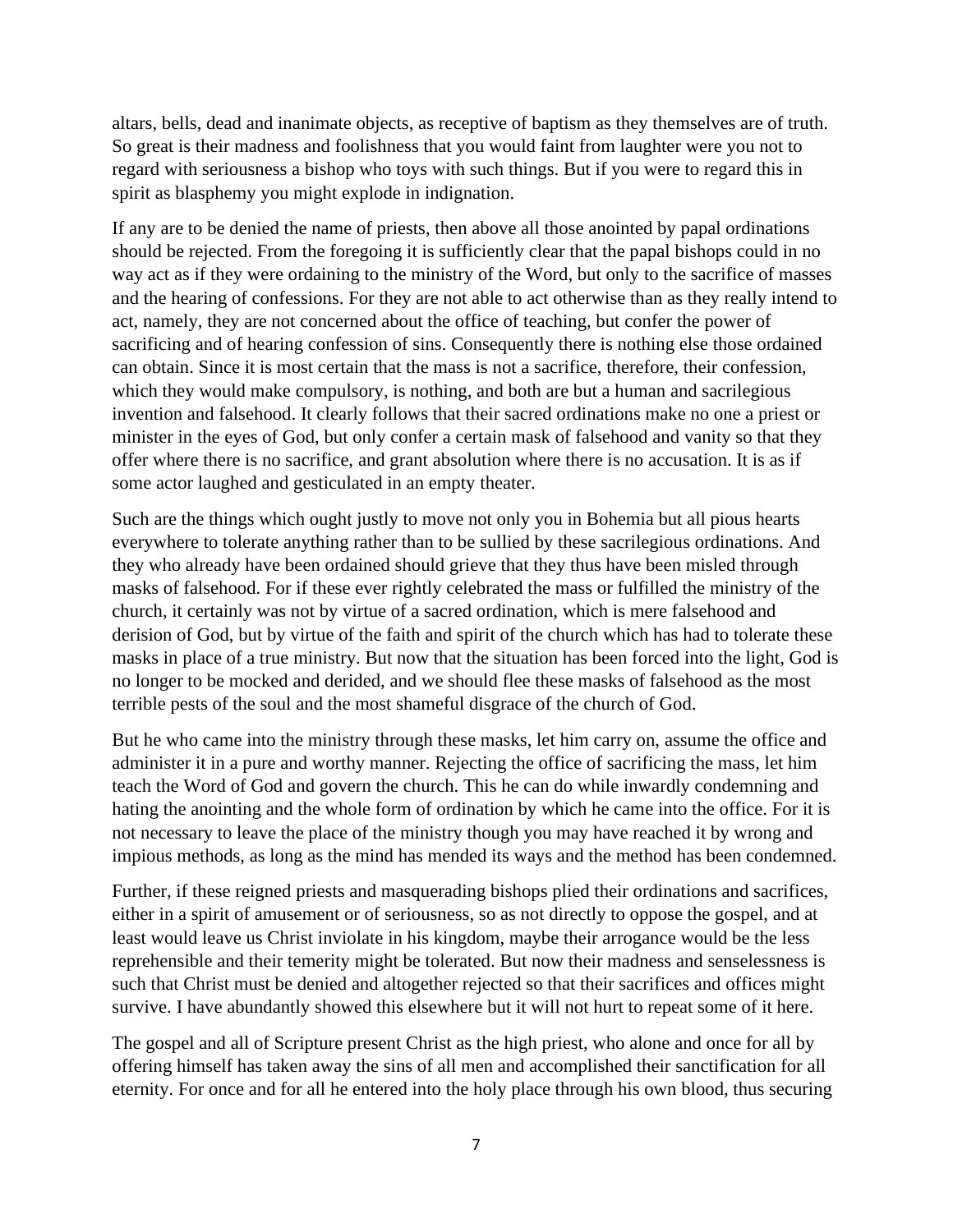an eternal redemption [Heb. 9:12, 28; 10:12, 14]. Thus no other sacrifice remains for our sins than his, and, by putting our trust altogether in it, we are saved from sin without any merits or works of our own. Of this sacrifice and offering he has instituted a perpetual remembrance in that he intends to have it proclaimed in the sacrament of the altar and thereby have faith in it strengthened. But how can this be accomplished in the abomination of the papal ordinations?

But now as if his unique sacrifice were not enough, or as if he had not obtained an eternal redemption, they daily offer body and blood in innumerable places throughout the world. By this sacrifice they promise a remission of sins not eternal, but which is repeated every day. This abomination goes beyond all reason. What else is this than honoring the sacrifice of Christ in name only but in fact wholly rejecting and destroying it? For how is it possible that I should at the same time believe that I have eternal forgiveness of sins by the sacrifice of Christ and yet by a sacrifice repeated daily seek remission again and again? For if I believe that Christ offered once for all, has won for me perpetual forgiveness of sins, I cannot seek forgiveness anew by some other sacrifice. For if I seek forgiveness by a daily sacrifice there is no room for a faith that the unique sacrifice of Christ has taken away all my sins forever.

You see, thus, with what frightful perversity these sacrifices in the name of Christ completely deprive us of Christ and his kingdom and in his place give us their own work, their sacrifice, their invention, just as Christ predicted that the abomination would stand in the holy place [Matt. 24:15]. Here the words of Christ hold true in mighty fashion: "Many will come in my name, saying 'I am the Christ' " [Matt. 24:5]. But are not these counterfeiting Christ who by their daily repeated sacrifices in so many thousands of places promise that which Christ alone by his sacrifice once for all effected? Is not this to remove faith from the rock of truth which is in Christ and to build on the sand of human falsehood?

We see, then, what kind of priests are created by papal ordinations—not indeed priests of God, but priests of Satan, such as trample down Christ and destroy his sacrifice, who in truth do business in his name but teach faith in their own sacrifices. So it is no longer a question of whether one should seek or receive holy orders from the papists, but it is a definite conclusion that no one confers holy orders and makes priests less than those under the papal dominion. A semblance, indeed, of ordination and of making priests is magnificently present but it behooves the king of semblance to grant nothing but semblance so as to guarantee his abominations. Therefore, our conscience and faith impel us, under penalty of God's anathema, to guard against their ordination. Indeed consideration of our salvation necessarily compels us to abstain from their disgraceful and damnable ordinations. Woe to those then who knowingly and sagaciously consecrate themselves to this adversary of God and this Baal Peor.

These reasons surely ought to influence you Bohemians more than any other people. For not only is it as impious for you as for others in the sight of God to seek and receive ordinations from your foe, but also in the sight of men, for it was this foe that burnt John Huss and Jerome of Prague<sup>5</sup> and many others, slandering your name. It is the same foe that wants always to extinguish you, who brands you as hateful heretic endlessly and in every way throughout the earth. You have had to withstand his plagueful attacks with the shedding of blood. Yet he has not repented of the bloody tyranny of his disgraceful acts, nor recanted of any victim innocently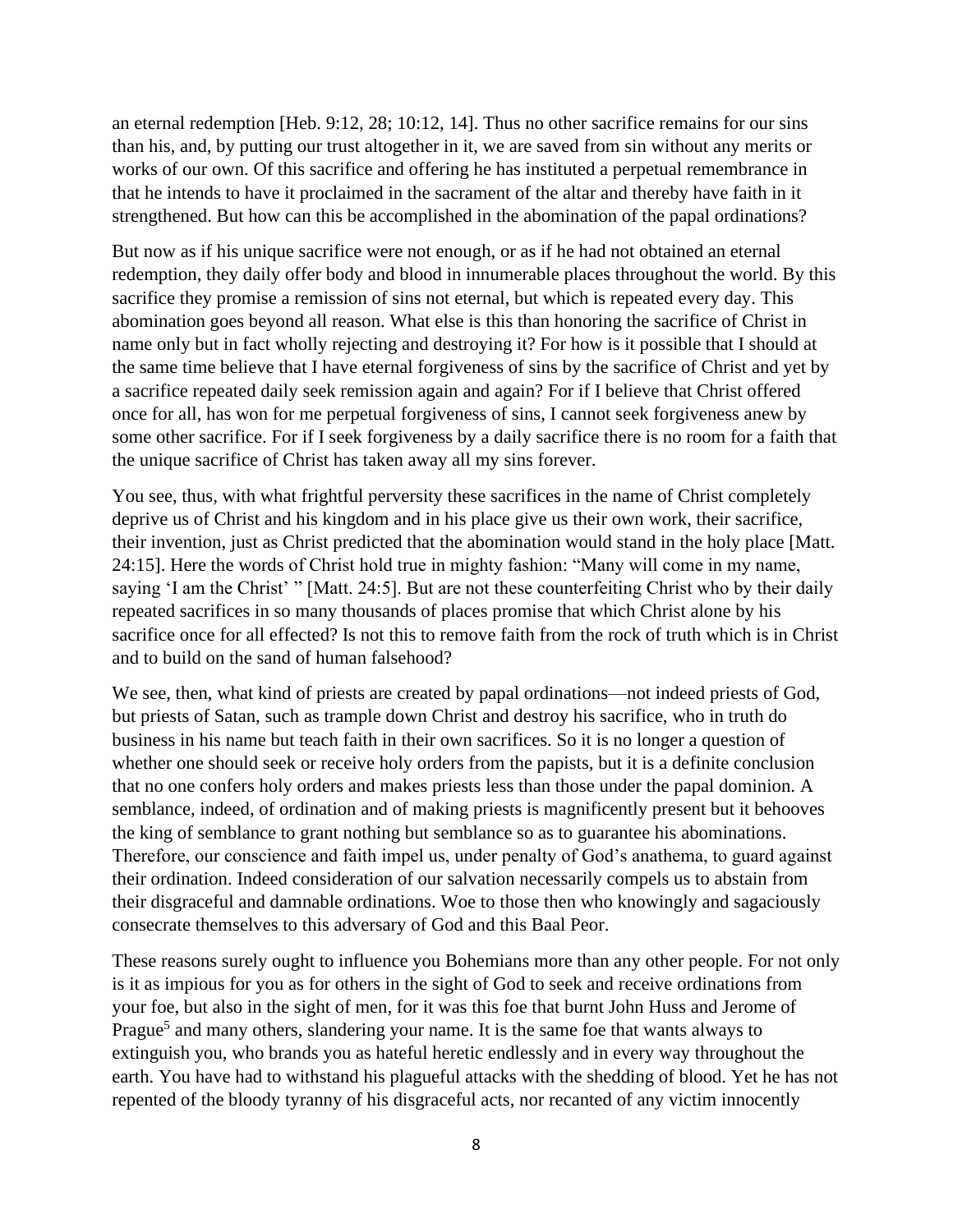condemned to bloody death, nor restored the sacrilegiously stolen name of Christian. It does not grieve him that so much German blood has been spilled against you, in vain and to the ruin of souls, because of his profane tyranny. Indeed so obstinate is he in brow and neck that even today he would like to see both yourselves and ourselves perish altogether and so not even the least spark of light remain to the honor of Christ.

To this date he holds under his futile and invalid ban King George and his family at Münsterberg, an eminent dukedom of Bohemia, and likewise many others. But it is well that the man of perdition be revealed [2 Thess. 2:3ff.] of whom Peter foretold that he would place kings and rulers under his curse without fear [2 Pet. 2:10; Jude 8]. We have, though, another bishop, who can bless where this one curses as it is written, "Let them curse, but do thou bless" [Ps. 109:28]. The ban of the pope on King George and the duchy of Münsterberg, and those who have suffered the same always will be and now are in the condition described by Solomon in Proverbs, "Like a sparrow in its flitting, like a swallow in its flying, a curse that is causeless does not alight" [Prov. 26:2]. But it will always be a cause of unusual glory before God that King George and his family more than other kings and princes of the earth have been cursed by an abusive see and by the son of cursing.

Will you then continue, people of Bohemia, needlessly to receive impious and hateful ordinations from so cruel and bloodthirsty and implacable a foe of yours or have anything to do with one who curses you and is an abomination before God and men? For if you do so, are you not in fact agreeing with and justifying one who condemns you? Are you not then condemning all the glorious resistance you have offered him and compromising yourselves? Do you not dishonor the pious blood of John Huss, innocently shed, and confess his death was deserved, as long as you kiss the hands of him who slew him and prostrate yourselves before the feet of him who spurns you and tortures you with unending shame?

How much better it would be if you separated yourselves so far from him that, if it were possible, you would not smell the foul odor of his name. When Paul commands us to avoid the fornicator and drunkard [Rom. 13:12, 13; Eph. 5:3f., 18], how much more all who confess Christ ought to avoid this most recent abomination which refuses to be controlled or corrected and lays waste on all sides!

Allow me, then, good sirs, first to plead with you, though your conscience and fear of God ought to impel you if you are unwilling, henceforth neither to seek nor receive ordinations from this son of perdition, even if he offers them. Much less ought you to receive anyone ordained by him, who comes to you with the name and mark of the beast [Rev. 19:20]. For unless we made this a first requirement, we would toil in vain, and in vain would seek ways in which to help you. Your far-famed resistance, truly a happy secession from Satan's rule, would then be only a semblance and pretense. For how can one enjoy far-spread fame for having rejected the papal yoke and yet admit no one to guide consciences other than the murderers and thieves who are a part of the tyranny one has cast off? Will not all the world conclude that all that you obtained for so much blood, so many perils, and by so great a disgrace of your Christian name, even suffering the name of heretics, was the title of rejectors of papal tyranny, while in fact you have reintroduced his tyranny over you? In that respect we stupid Germans suffer simple tyranny, inasmuch as we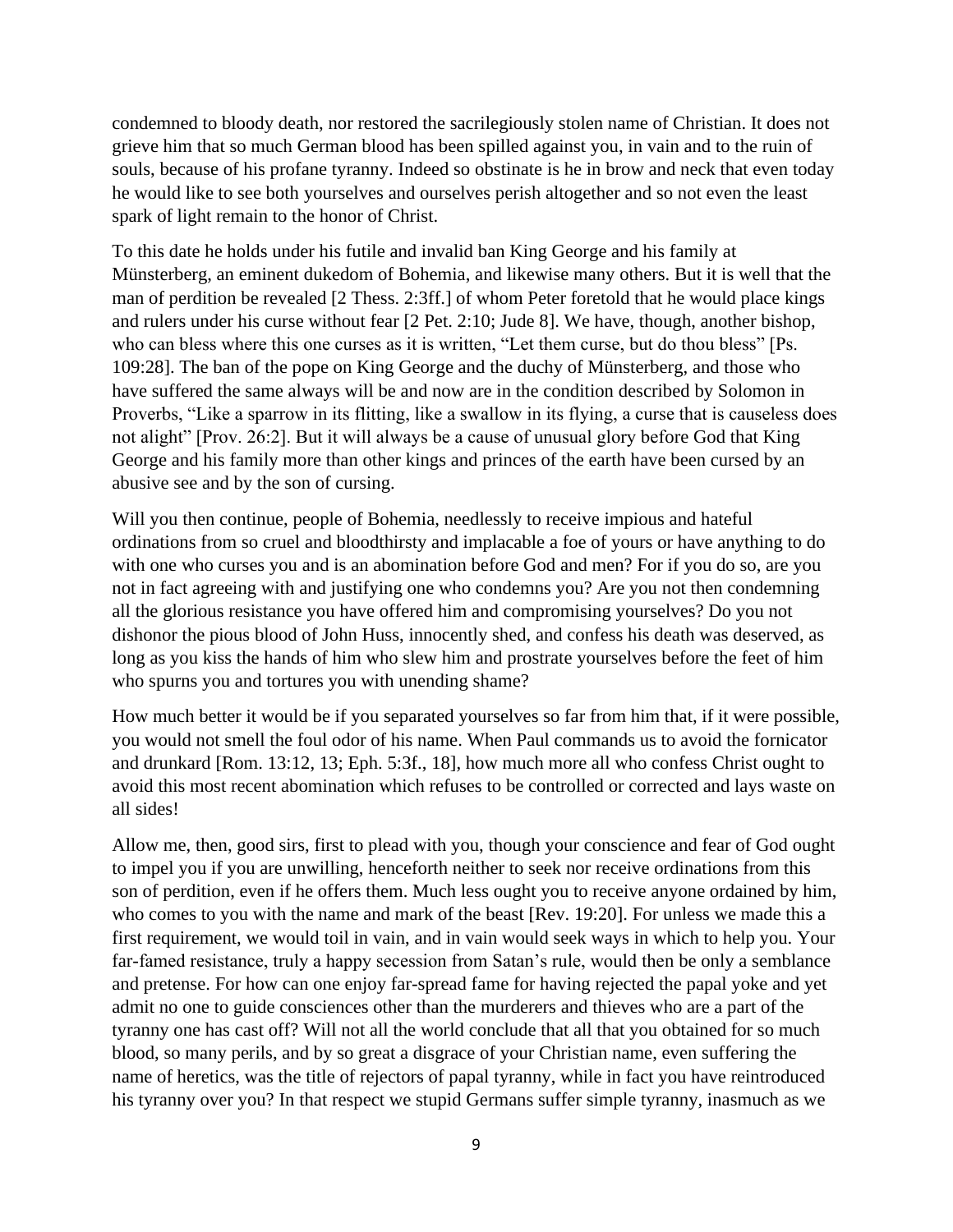endure that which the name implies, without having the title of rejectors of the pope. We cannot comfort ourselves with false glory, that is, deriving peculiar satisfaction from attributing to the infamous tyrant what is our own mockery.

But, someone says, "What method of appointing ministers shall we adopt? Necessity knows no law. We do not have priests and we cannot do without them." Were this so, it would have been wiser to realize this, and so to feel, speak, and remark, before leaving the papacy. Or now, certainly, when liberty is gone, you should return quickly to the name of servitude from which you departed rather than to enjoy the title only of an asserted freedom, and to feed on empty air in a captivity doubly hard to bear. It remains therefore to face the issue squarely. Either we must learn how to provide ourselves with presbyters apart from papal tyranny, or if we are not willing to do so (though it is possible) we must give ourselves into captivity, resigned and willingly, and with full knowledge and purpose enter the service of the king of perdition, which the merciful Christ our Lord and Master prevent. Amen.

### *A Priest is not identical with Presbyter or Minister for one is born to be priest, one becomes a minister.*

And here above all constancy in faith is required if through the power of the divine Word we are to rid ourselves of a widespread and long-standing offense, namely, that men call those priests who are so only through human error, and that they undertake to defend with unyielding obstinacy those whom the bishops have shorn and anointed. For by this deceptive name Satan has fraudulently found entrance and wreaks ruin on all sides with unbelievable madness. Taking seven spirits worse than himself he takes possession of the court and dwells there in peace [Luke 11:21, 26], so that no one has any other conception of the word priest than that monstrosity of shaving and anointing introduced by human brashness and superstition. You will not triumph over this scandalous condition unless with closed eyes you disregard usage, tradition, and great numbers, and with open ears heed only the Word of God.

First, regard as an unmovable rock that the New Testament knows of no priest who is or can be anointed externally. If there are such, they are imitators and idols. There is neither example nor command nor a simple word in Gospels or Epistles of the apostles in support of this vanity. They are established and brought in only by the kind of human invention of which Jeroboam once was guilty in Israel's history [1 Kings 12:32f.]. For a priest, especially in the New Testament, was not made but was born. He was created, not ordained. He was born not indeed of flesh, but through a birth of the Spirit, by water and Spirit in the washing of regeneration [John 3:6f.; Titus 3:5f.]. Indeed, all Christians are priests, and all priests are Christians. Worthy of anathema is any assertion that a priest is anything else than a Christian. For such an assertion has no support in the Word of God and is based only on human opinions, on ancient usage, or on the opinions of the majority, any one of which is ineffectual to establish an article of faith without sacrilege and offense, as I have sufficiently shown elsewhere.

The scriptures of God, by which our consciences should be formed and confirmed as over against the shorn and the anointed and which hold that the Christians and they alone are priests, assert, "You are a priest forever after the order of Melchizedek" [Ps. 110:4]. Christ himself was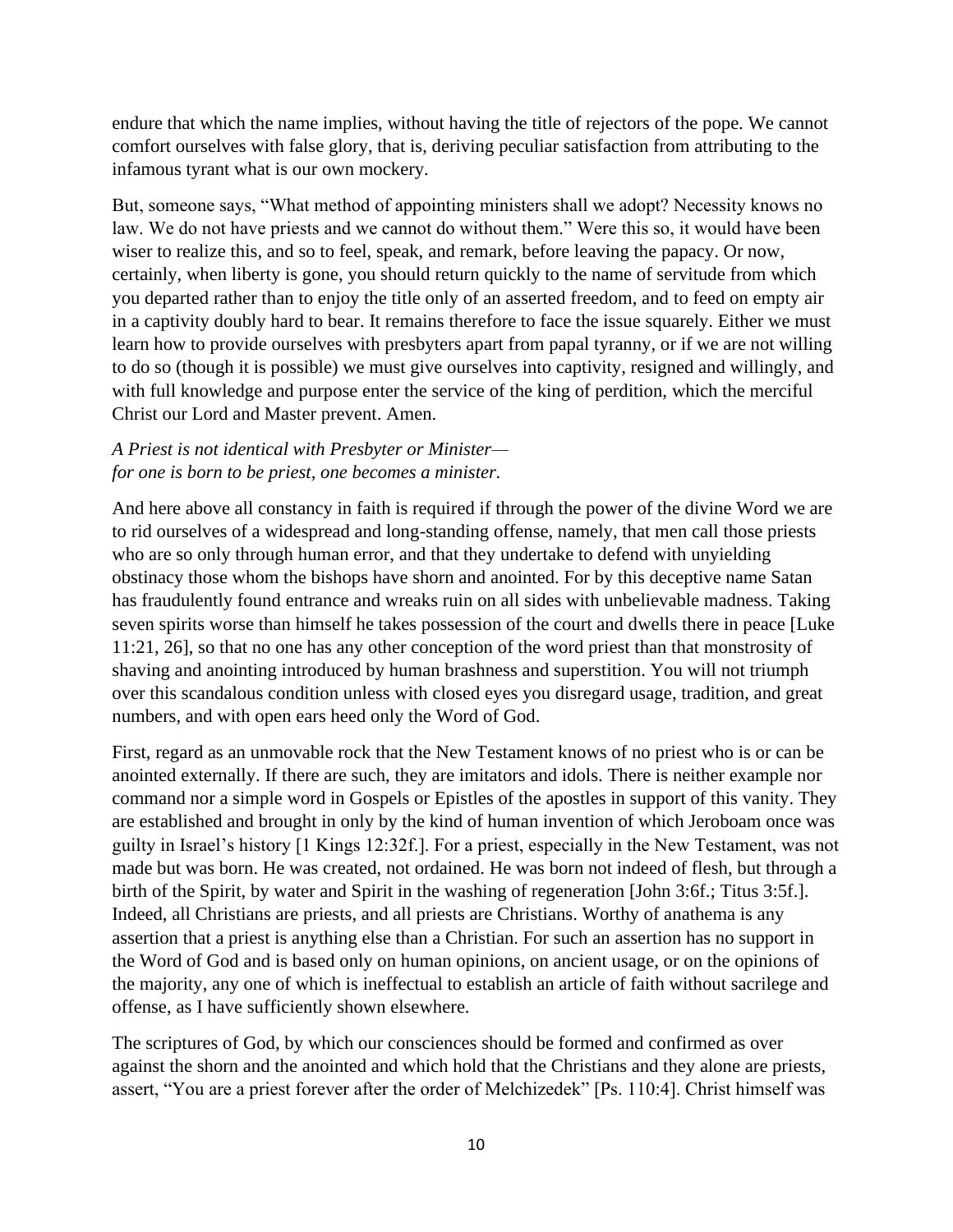neither shorn nor anointed with oil in order to become a priest. Therefore, it is not enough for anyone who follows Christ to be anointed in order to become a priest. But it is necessary that he have something far different and, possessing this, he needs no oil or tonsure. It is obvious that these pseudo-ordainers—the bishops—blaspheme and err in holding that their anointing and ordinations are so necessary that without them no one can be a priest, however holy he be, be he Christ himself. On the other hand they hold that such ceremonies make a priest even if the person be a worse character than Nero or Ashurbanipal.<sup>8</sup>

What else do they accomplish than a denial that Christ is a priest among his Christians? For in carrying on their hateful office they make no one a priest until he denies that he was a priest before. Thus in the very act of making him a priest they in fact remove him from his priesthood, so that before God their ordination is a mockery, but also a veritable and serious degradation. For to say, "I am ordained a priest," is only to confess, "I was not, and am not now a priest." It is just as great an abomination as when the monks vow obedience to "Evangelical Counsels," and at the same time deny the commandments of God.

Furthermore, I shall also prove this conclusion to be trustworthy: Christ is a priest, therefore Christians are priests, as Psalm 22[:23] states: "I will tell of thy name to my brethren." Again, "God, your God, has anointed you with the oil of gladness above your fellows" [Ps. 45:8]. That we are his brethren is true only because of the new birth. Wherefore we are priests, as he is Priest, sons as he is Son, kings as he is King. For he makes us to sit with him in heavenly places, as companions and co-heirs with him, in whom and with whom all things are given us. And many similar expressions indicate our oneness with Christ—one loaf, one cup, one body, members of his body, one flesh, bone of his bone, and we are told we have all things in common with him [Rom. 8:32; Gal. 3:28; 1 Cor. 10:17; Eph. 4:4; 5:30].

So it follows naturally that Christ has been made the first priest of the New Testament without shaving, without anointing, and so without any of their "character" or all the masquerade of episcopal ordination. He made all his apostles and his disciples priests, but through no such masks. So this mask of ordination is unnecessary. And if you have it, it is not enough in order to be a priest. Otherwise, you would have to confess that neither Christ nor the apostles were priests. You see how right I am saying that no one is less a priest than those today ordained as priests. For everything is left out by which Christ and his apostles were made priests, and only those things included which Christ and the apostles did without when they were made priests, and which make no priests. It is a lie which comes from their own brains when they maintain, "Thus you are created a priest, otherwise not." This is as much as to say, "Christ was not shaved or anointed by us, therefore he is no priest."

But let us go on and show from the priestly offices (as they call them) that all Christians are priests in equal degree. For such passages as, "You are a royal priesthood" (1 Pet. 2[:9]) and, "Thou has made them a kingdom and priests" (Rev. 5[:10]), I have sufficiently treated in other books. Mostly the functions of a priest are these: to teach, to preach and proclaim the Word of God, to baptize, to consecrate or administer the Eucharist, to bind and loose sins, to pray for others, to sacrifice, and to judge of all doctrine and spirits. Certainly these are splendid and royal duties. But the first and foremost of all on which everything else depends, is the teaching of the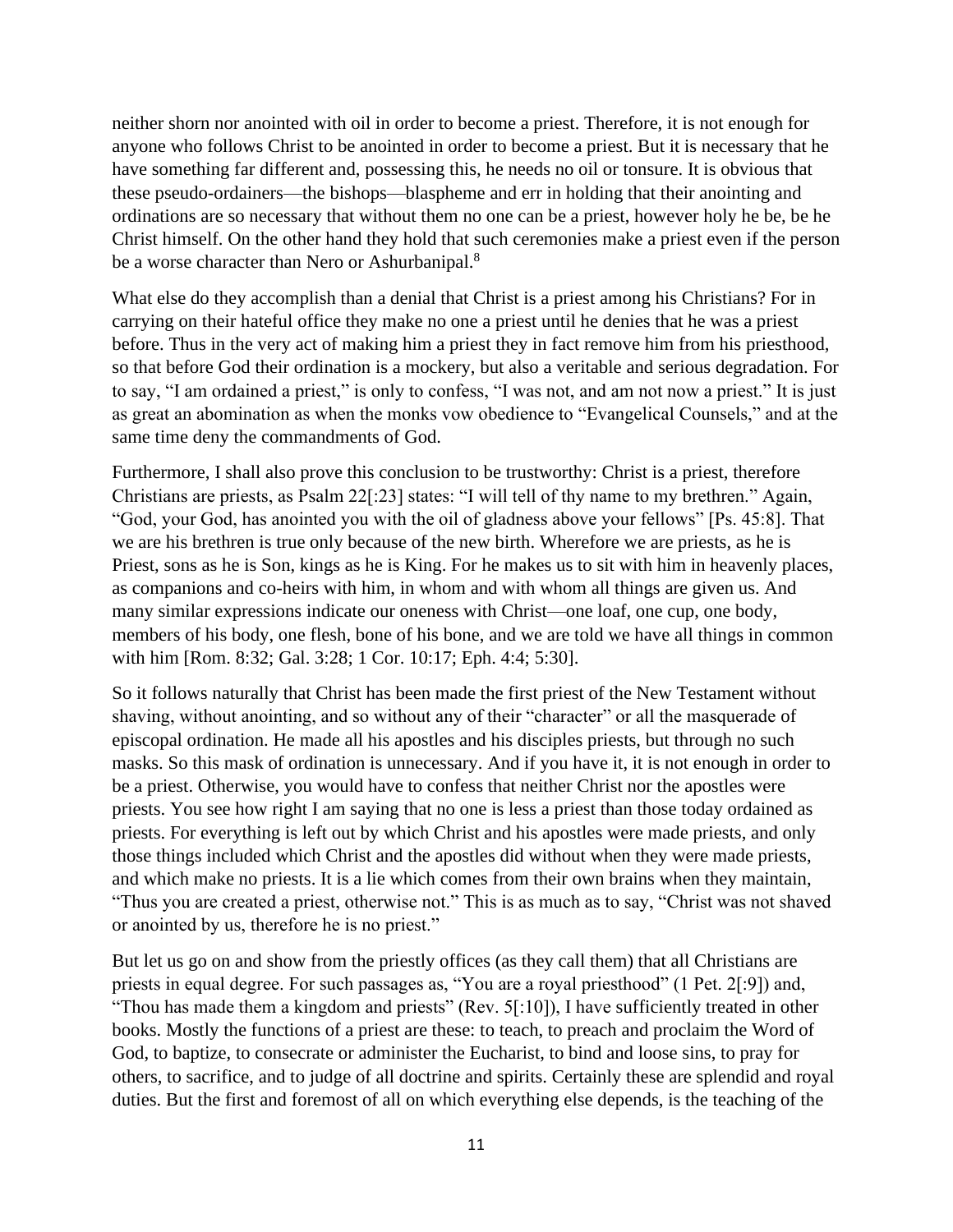Word of God. For we teach with the Word, we consecrate with the Word, we bind and absolve sins by the Word, we baptize with the Word, we sacrifice with the Word, we judge all things by the Word. Therefore when we grant the Word to anyone, we cannot deny anything to him pertaining to the exercise of his priesthood. This Word is the same for all, as Isaiah says, "All your sons shall be taught by the Lord" [Isa. 54:13]. They are taught by the Lord, who hear and learn from the Father, as Christ explains in John 6[:45]. And hearing is through the Word of Christ (Rom. 10[:17]) in order that the praise of Ps. 149[:9] may be realized: "This is glory for all his faithful ones." For whom? "Let the high praises of God be in their throats and two-edged swords in their hands, to wreak vengeance on the nations and chastisement on the peoples, to bind their kings with chains and their nobles with fetters of iron, to execute on them the judgment written" [Ps. 149:6f.].

The first office, that of the ministry of the Word, therefore, is common to all Christians. This is clear, from what I have already said, and from 1 Pet. 2[:9], "You are a royal priesthood that you may declare the wonderful deeds of him who called you out of darkness into his marvelous light." I ask, who are these who are called out of darkness into marvelous light? Is it only the shorn and anointed masks? Is it not all Christians? And Peter not only gives them the right, but the command, to declare the wonderful deeds of God, which certainly is nothing else than to preach the Word of God. But some imagine a twofold priesthood, one spiritual and common to all, the other external and limited, and say that Peter here speaks of the spiritual one. But what is the function of this limited and external office? Is it not to declare the wonderful deeds of God? But this Peter enjoins on the spiritual and universal priesthood. In truth these blasphemers have another, external, ministry in which they declare, not the wonderful deeds of God, but their own and the pope's impious deeds. So, as there is no other proclamation in the ministry of the Word than that which is common to all, that of the wonderful deed of God, so there is no other priesthood than that which is spiritual and universal, as Peter here defines it.

Christ proves the same thing according to the account in Matthew, Mark, and Luke, where he says to all at the Last Supper: "Do this in remembrance of me" [Luke 22:19; 1 Cor. 11:24]. For this he did not say only to the shorn and anointed, else only the shorn and anointed could receive the body and blood of the Lord. Even this remembrance is nothing else than a preaching of the Word, as Paul explains in 1 Cor. [11:26], "For as often as you eat this bread and drink the cup, you proclaim the Lord's death until he comes." To proclaim the death of the Lord is to declare the wonderful deeds of God who called us from darkness into marvelous light. Here, thus, is nothing of the dreams of impious men who find herein that the apostles were made priests, that is, ordained with their masks. Christ here enjoined the same ministry of the Word on them all equally. All of them are given the right and command to hold the Lord in remembrance, so that God may be praised and glorified in his marvelous deeds. He means that we should remember him not by offering masses in hidden corners or by enforced meditations, but by a public ministry of the Word, for the salvation of those who hear.

Paul confirms this in 1 Cor. 14[:26] as he speaks not to the shorn or to a few, but to the whole church and each individual Christian: "Each one of you has a hymn, a lesson, a revelation, a tongue or an interpretation." And further on: "For you can all prophesy one by one, so that all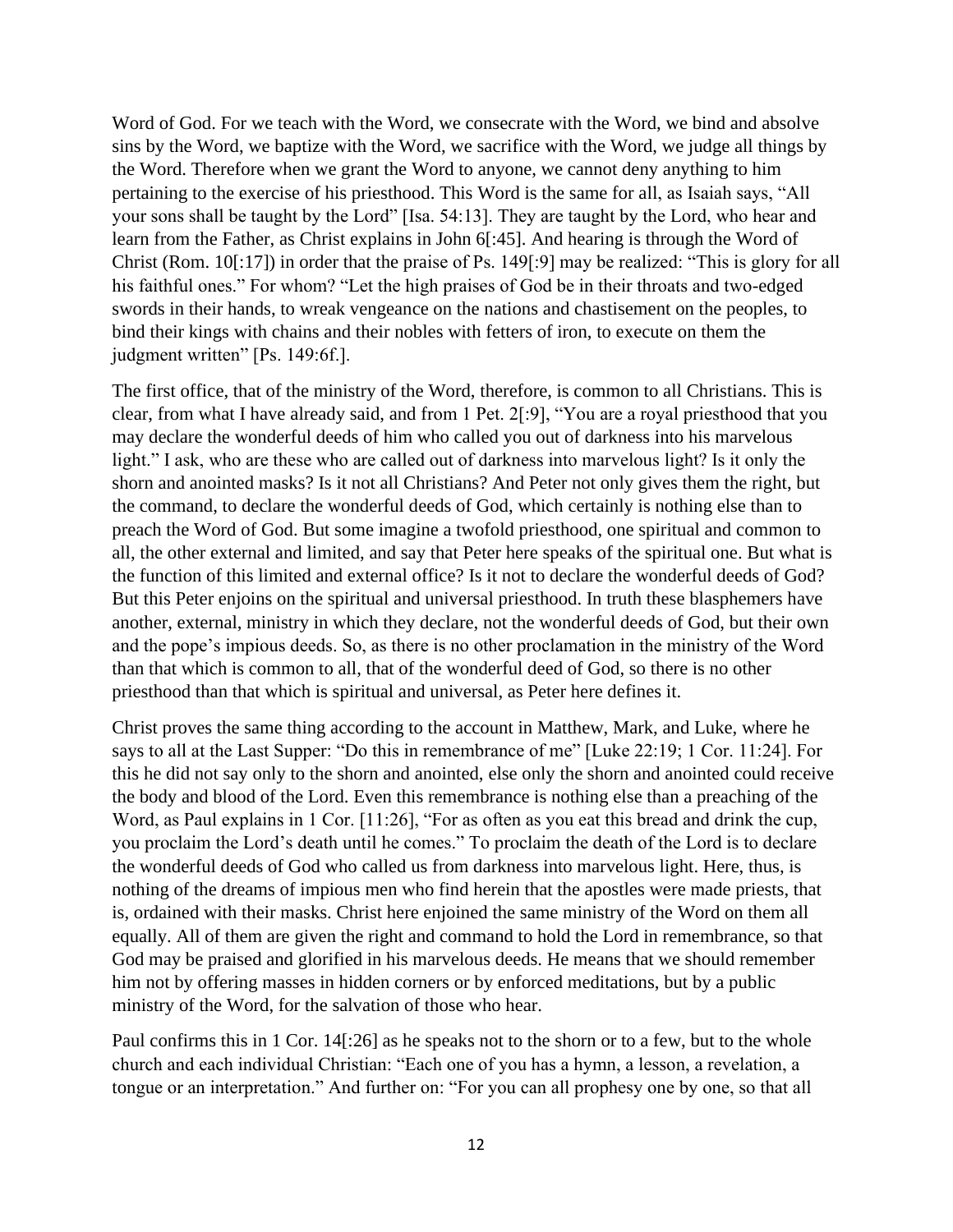may learn and all be encouraged" [1 Cor. 14:31]. For say, what is meant by "each one of you"? And by "all"? Can this mean only the shorn? These passages very strongly and clearly corroborate that the ministry of the Word is the highest office in the church, that it is unique and belongs to all who are Christians, not only by right but by command. Indeed it is not a priesthood if it is not unique and common to all. Nothing can prevail against these divine thunderings, be it numberless fathers, innumerable councils, the custom of ages, or a majority of all the world. For these are but as straws by which the shorn masqueraders strive to establish their priesthood.

The second function, to baptize, they themselves have by usage allowed in cases of necessity even to ordinary women, so that it is hardly regarded any more as a sacramental function. Whether they wish or not we deduce from their own logic that all Christians, and they alone, even women, are priests, without tonsure and episcopal "character." For in baptizing we proffer the life-giving Word of God, which renews souls and redeems from death and sins. To baptize is incomparably greater than to consecrate bread and wine, for it is the greatest office in the church—the proclamation of the Word of God. So when women baptize, they exercise the function of priesthood legitimately, and do it not as a private act, but as a part of the public ministry of the church which belongs only to the priesthood.

The stupidity and senselessness of the papists here sufficiently reveals itself. For they permit the ministry of baptism to all, and yet consider the priesthood as their own property and baptism as impossible without their priests. They themselves have established it as the first sacrament and have permitted no one but priests to administer sacraments. But one sacrament cannot be of greater rank than another, since all are founded on the same Word of God. But their own blindness has deceived them, so that they do not see the majesty of the Word of God reigning in baptism. For if they had a right sense of values they would discern that no dignity, be it of priest, or bishop, or even of the pope, can compare with that which they attribute to the ministry of the Word. Small indeed appears the name of priest, or bishop, or pope as over against the name of minister of the Word of God, a Word that lives and remains forever, powerful and able to do all things.

There is something ridiculous about this conferring of orders. For the episcopal dignity is not a sacrament nor has it a "character." Yet it gives a priestly dignity and power supposedly above all others. Though the episcopal authority ranks as the highest since it grants the ordination and "character" of a priest, it is at the same time inferior since it is not itself an order or in possession of a peculiar "character." So the lesser bestows what is greater. And since it proved necessary to dress up this absurdity they created this fictitious distinction between dignity and power. What else was possible once the imprudent lie got started, but to continue to vacillate? Wherefore Christ predicted how all things in the papal realm would be guided by no consistent reason but overleap the bounds of common sense. So it is not surprising that they concede the priestly sacrament of baptism to all, yet lay claim to exclusive possession of the priesthood.

The third function is to consecrate or to administer the sacred bread and wine. Here those in the order of the shorn vaunt themselves and set themselves up as rulers of a power given neither to angels nor the virgin mother. Unmoved by their senselessness we hold that this function, too, like the priesthood, belongs to all, and this we assert, not on our own authority, but that of Christ who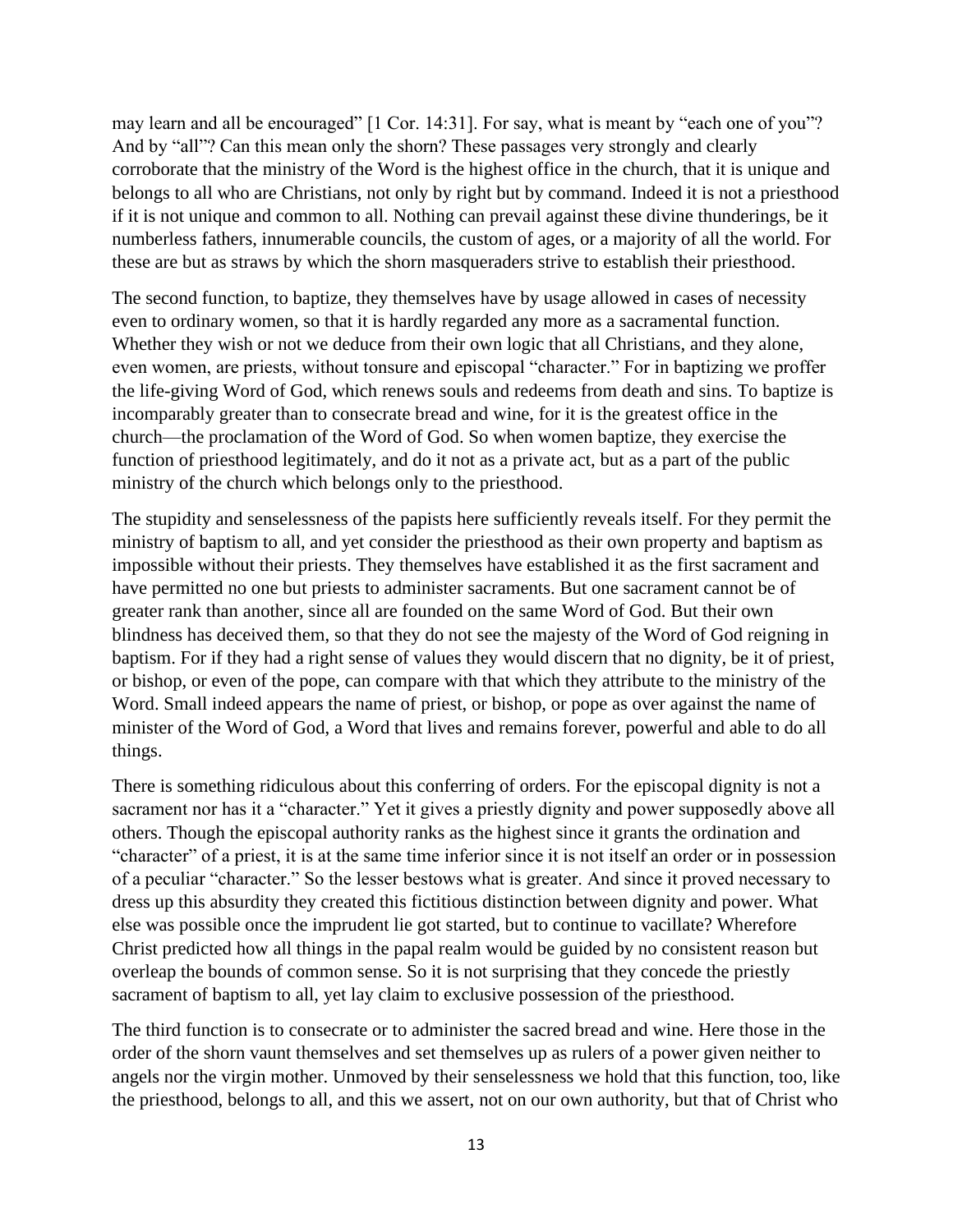at the Last Supper said, "Do this in remembrance of me" [Luke 22:19; 1 Cor. 11:24]. This is the word by means of which the shorn papists claim they can make priests and give them the authority to consecrate. But Christ spoke this word to all those then present and to those who in the future would be at the table, to eat this bread and drink this cup. So it follows that what is given here is given to all. Those who oppose this have no foundation on which to stand, except the fathers, the councils, tradition, and that strongest article of their faith, namely, "We are many and thus we hold: therefore it is true."

A further witness is the word of Paul in 1 Cor. 11[:23], "For I received from the Lord what I also delivered to you," etc. Here Paul addresses all the Corinthians, making each of them, as he himself was, consecrators. But in this case so great a beam is in the eyes of the papists [Matt. 7:3] that they do not see the majesty of the Word of God, but only stand in awe before the transubstantiation of the bread. Yet I ask you, what is this splendid power of consecration, compared to the power of baptizing and of proclaiming the Word? A woman can baptize and administer the Word of life, by which sin is taken away, eternal death abolished, the prince of the world cast out, heaven bestowed; in short by which the divine majesty pours itself forth through all the soul. Meanwhile this miracle-working priest changes the nature of the bread, but by no other or greater word or power, and it has no other effect than that it increases his awe and admiration before his own dignity and power. Is not this to make an elephant out of a fly? What wonder workers! In despising the power of the Word they make marvelous their own power.

Furthermore we note how seldom the Evangelists and Apostles make mention of the Eucharist, a fact that has led many to wish they had said more about it. On the other hand they ceaselessly emphasize, even to the point of weariness, the ministry of the Word. It is as if the Spirit had foreseen these coming abuses and errors of the shorn ones which would turn the heart from the Word of power and truth to that futile change of bread and wine, all through life clinging to these outward appearances while rejecting the marvelous light into which we have been called. If then that which is greatest, namely, Word and baptism, is conferred on all, then it can rightly be maintained that the lesser, the power to consecrate, is also so conferred, even if there be no direct authority of Scripture. Just as Christ proclaimed, "Is not life more than food, and the body more than clothing?" [Matt. 6:25], implying, if God gives the greater how much more would he give the lesser?

The fourth function consists in binding and loosing from sin. Not only have they appropriated this function arrogantly to themselves, but from it drawn the conclusion boastfully that to them alone is given the power of establishing laws. For "to bind," they claim, means to make laws, to prohibit, and to command. It becomes indeed a binding of consciences, though falsely and deceitfully, for they bind when there is no reason for it, as in the case of prohibition of marriage and of certain foods, though both have the sanction of God's creation. To absolve, again, among them means to take money for making dispensations in regard to their stipulations and false laws, so that they deceitfully forgive what they have falsely imposed on consciences. They make use of the office of binding and loosing also in confessions and excommunications, though this practice is invalid in law and an abuse to be condemned.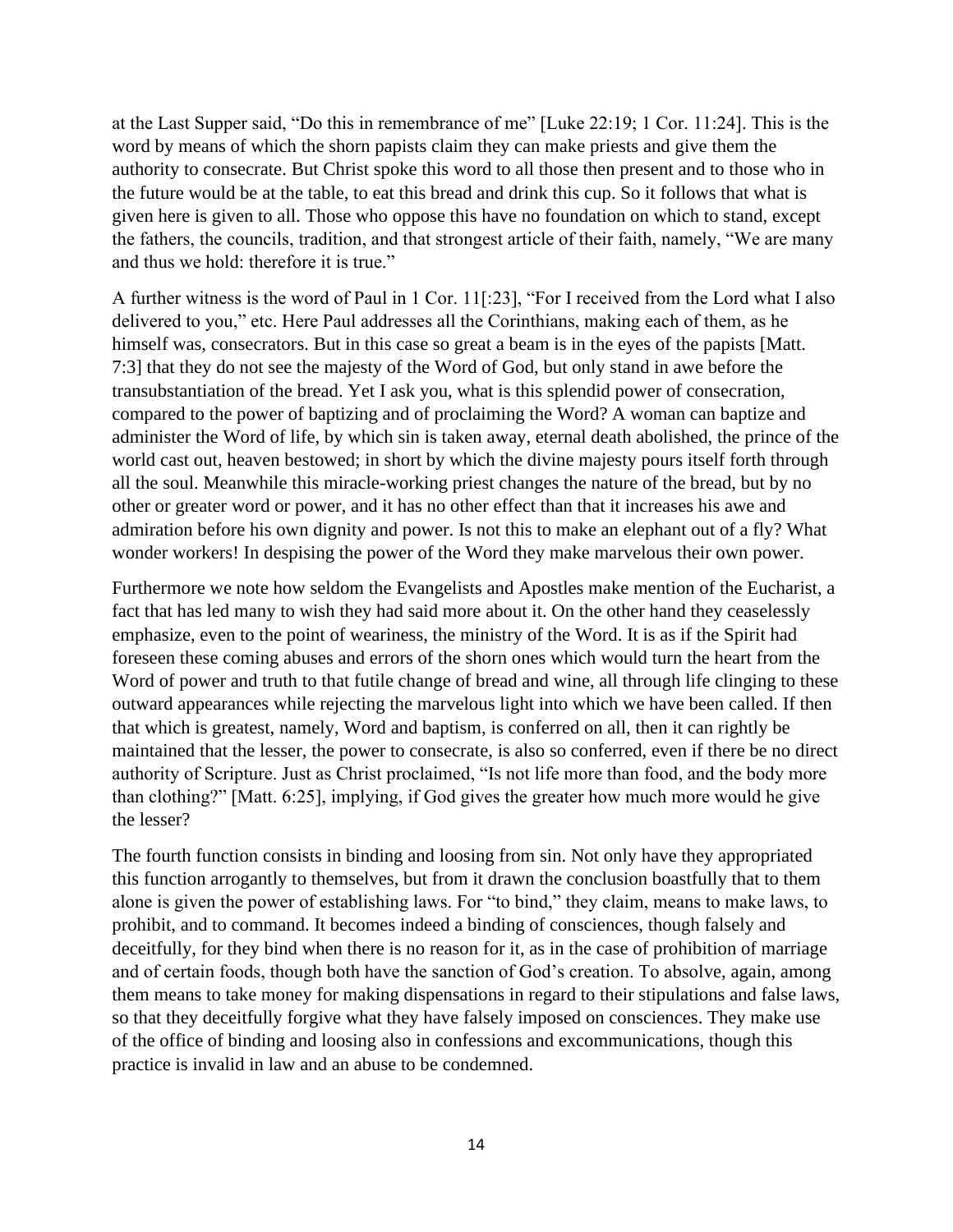By this theft and impious embezzlement they have brought it about that the office of the keys, or of binding and loosing, is never less used than among themselves. They never employ the keys to open or close heaven to consciences, but they do use them to regulate the money pouches of all the earth. But this office of the keys belongs to all of us who are Christians, as I have so often proved and shown in my books against the pope. For the word of Christ in Matt. 18[:15] is addressed not only to the Apostles, but, certainly, to all the brethren: "If your brother sins against you, go and tell him his fault … if he listens to you, you have gained your brother." And, further on, "If he refuses to listen even to the church, let him be to you as a Gentile and a tax collector. Truly I say to you, whatever you bind on earth shall be bound in heaven, and whatever you loose on earth shall be loosed in heaven" [Matt. 18:17, 18].

We need pay no attention to the bogey man of these masqueraders when they distinguish between the power of the keys and the use of the keys, a distinction based on no Scripture but on their own recklessness alone. As usual they beg the question. For when it is incumbent on them to show that they have a power different from that given the whole church, they rush on as if this were already demonstrated, and then go on to this fictitious distinction that the power of the keys belongs to the church, their use, however, to the bishops. This is trifling, and the argument has nothing to support it. Christ gives both the power and the use of the keys to each Christian, when he says, "Let him be to you as a Gentile" [Matt. 18:17]. For who is this "you" to whom Christ refers when he says, "Let him be to you"? The pope? Indeed, he refers to each and every Christian. And in saying, "Let him be to you," he gives not only the authority, but also commands its use and exercise. For what else does the phrase, "Let him be to you as a Gentile," mean than to have nothing to do with him, to have no fellowship with him. This truly is to excommunicate, to bind, and to close the door of heaven.

This is confirmed by what follows: "Whatever you bind … shall be bound." Who are those addressed? Are they not all Christians? Is it not the church? If here the giving of the keys to the church means not the use but only the authority, we would by the same source claim that its use has never been given to anyone, even to Peter (Matt. 16[:19]). For clearly the words of Christ are everywhere the same when he bestows the office of binding and loosing. If in one place or with reference to one person they signify a conferring of authority, they signify a conferring of authority everywhere. If they signify the conferring of the use in one place, they signify the conferring of the use everywhere. For the words of God are everywhere the same and we are not permitted to give them one meaning in one place and another meaning elsewhere, though these masks make bold to ridicule the mysteries of God with their fictions.

So the lies of men are of no avail. The keys belong to the whole church and to each of its members, both as regards their authority and their various uses. Otherwise we do violence to the words of Christ, in which he speaks to all without qualification or limitation: "Let him be to you," and "You will have gained your brother," and "Whatever you," etc. And the words which were spoken alone to Peter, "I will give you the keys of the kingdom of heaven," here find their confirmation. This word also, "If two of you agree on earth," and "Where two are gathered in my name there am I in the midst of them" [Matt. 18:19, 20]. In all of these declarations we find established the fullest authority and the most immediate exercise of the right to bind and to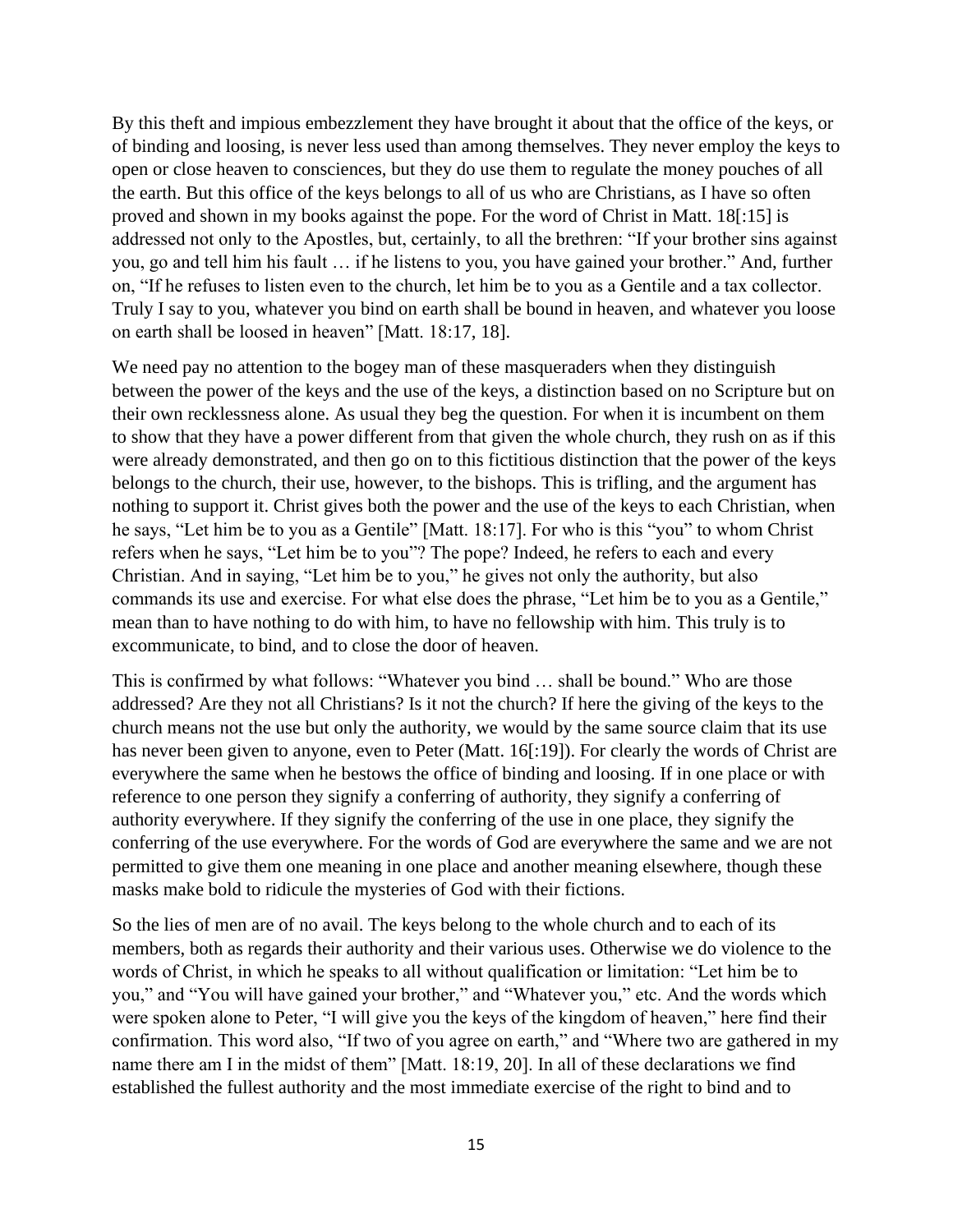absolve. Were this not true we would be denying to Christ himself the right and use of the keys as he dwells among even a couple of his disciples. But this indeed I have abundantly elaborated elsewhere.

As we have declared already, the ministry of the Word belongs to all. To bind and to loose clearly is nothing else than to proclaim and to apply the gospel. For what is it to loose, if not to announce the forgiveness of sins before God? What is it to bind, except to withdraw the gospel and to declare the retention of sins? Whether they want to or not [they must concede] that the keys are an exercise of the ministry of the Word and belong to all Christians.

Yet what is the use of struggling to secure this office for us who know Christ? It is clear enough that among the papists the knowledge of Christ, faith, and the gospel are altogether unknown, and at present even damned. When faith is lacking and Christ is ignored, it is impossible to see what is and is not sin before God. For the blindness of unbelief forces them to call evil good and good evil, and to lose their way altogether. If we do not know the difference between sin and good works we cannot loose or bind. So if we want to speak and feel as followers of Christ, we must hold that the papists and the shorn sacrificers, as long as they persist in their contention, cannot possess the function of binding and loosing or even be priests, much less be the only ones who have this office or who confer it on anyone by their ordinations. What will you bind when you do not know what should be bound? So their blindness leads them on in their fury. They close heaven and open hell to themselves and theirs. By their binding they despise the gospel and by their loosing they exalt their own traditions. They have lost both the authority and the use of the keys by their perverse and impious abuse.

The fifth function is to sacrifice. This is the crown of glory of the drunkards of Ephraim [Isa. 28:1]. By this they have separated themselves from us and stupified the whole earth. Supporting themselves only by foolish and absurd lies they have made a sacrifice out of a sacrament. Of this I have already spoken, so I can pass over it briefly. We call as witness the writings of the New Testament, to which we appeal in opposing Satan, and assert that in the New Testament there is no sacrifice except the one which is common to all, namely the one described in Rom. 12[:1], where Paul teaches us to present our bodies as a sacrifice, just as Christ sacrificed his body for us on the cross. In this sacrifice he includes the offering of praise and thanksgiving. Peter likewise commands in 1 Pet. 2[:5] that we offer spiritual sacrifices acceptable to God through Jesus Christ, that is, ourselves, not gold or animals.

Therefore that which they boast of as a singular sacrifice is indeed a singular sacrifice of a singular priesthood, but of a kind in which no Christian could or should in any way wish to be a participant. He should, on the contrary, denounce such participation as idolatry and a most blasphemous abuse and pray to be as far removed as possible from a part in it, however ancient and universal they allege it to be. For he does not less err who errs along with many others, nor will he burn less who burns with many. So be firm and unmoved on this point: in the church there is only this sacrifice, namely, our body. For today no other sacrifice is possible than that which is sacrificed and perfected by the Word of God, and since the Word (as we said) is common to all, the sacrifice too must be one pertaining to all.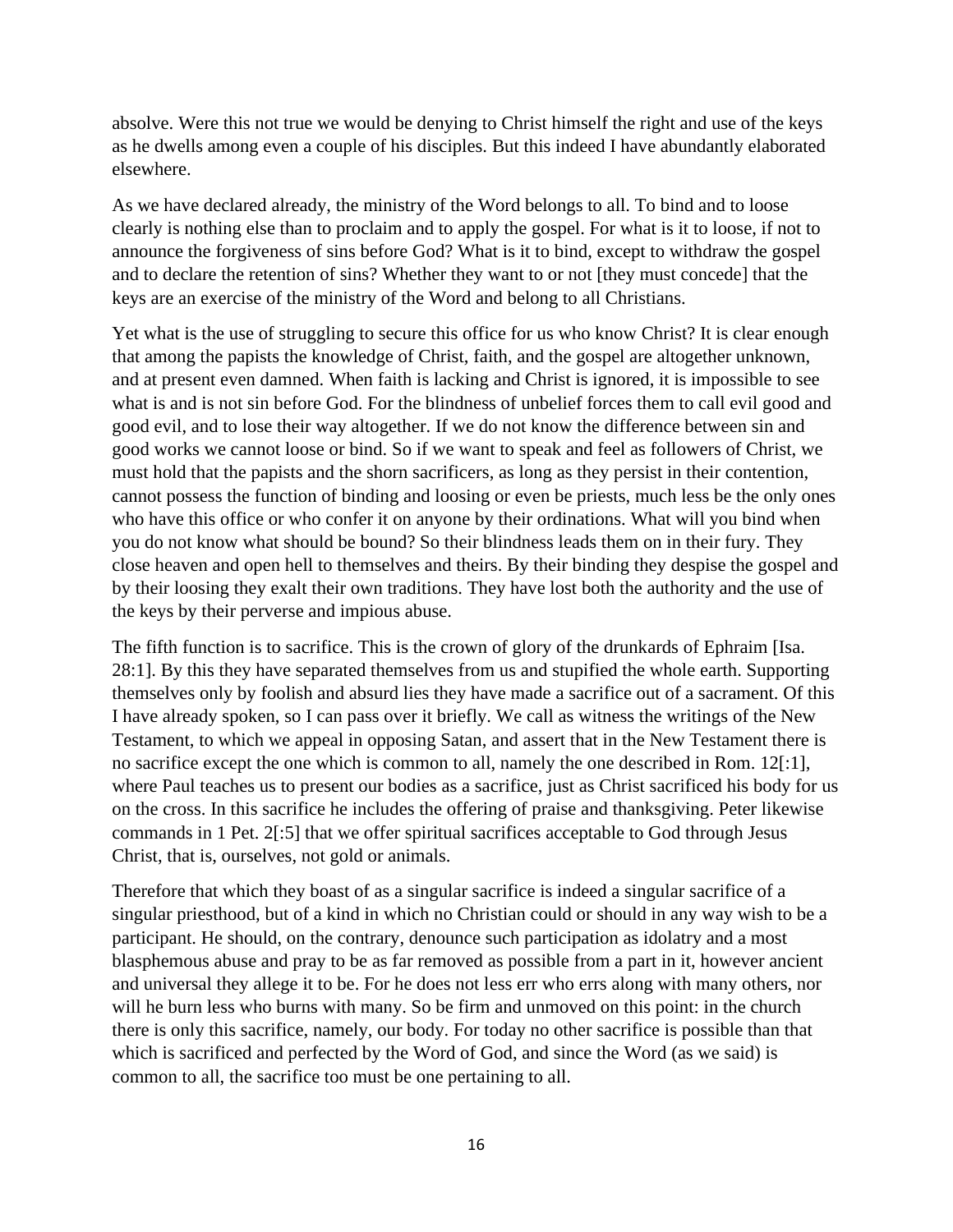Now since there can be only spiritual sacrifices in the church, as Peter says, that is, such as are in spirit and in truth, they can be offered only by one who is spiritual, that is, by a Christian who has the Spirit of Christ. But the papists enjoy their own fabrication and quibble that their sacrifice can be performed even by those who are criminals, and in no sense spiritual. They think that their sacrifices effect grace by the doing of the act of sacrifice itself and and not by the person doing it (*opere operati, non operantis*). They are led to defend such abominable sacrilege by arguing that God regarded favorably the sacrifice of Cain even if he did not so regard Cain as a person. Defending their own sacrifices they say that a sacrifice is an external work, even if offered by one who is damned and unacceptable. But in the church nothing at all counts unless the person first be acceptable, as Abel was, and he was in God's favor not by sacrifice, but by faith and spirit. So they must confess that since their sacrificing priests to a large extent are not spiritual, and that they are not sacrificing priests in the church unless they are spiritual, their sacrifice clearly is not one that belongs to the church but to the realm of human falsehood.

The sixth function is to pray for others. How horribly and shamelessly these masks have deceived the world and made a sort of fictitious synagogue out of the true church is a grievous story. For Christ gave the Lord's Prayer to all his Christians. By this alone we are sufficiently able to prove and confirm that the priesthood is one and the same to all, whereas the papal priesthood is a falsehood devised outside the church of God and through mere effrontery brought into the church. To pray for others is to go between and make intercession of God, which is befitting Christ only and all his brethren. Though the papists earnestly desire that those be called priests who pray for lay Christians, they but worship a Dagon and a god of their stomachs. But since we are commanded to pray for all certainly all are equally commanded to function as priests.

It is hard to know whether these masks have been unwilling to test the power and function of this Lord's Prayer through ignorance or through arrogance. For they too preach that it is given to all, and yet they have arrogated the function or priesthood of prayer to themselves alone, depriving others of it. For what does it mean to say, "We alone are priests, you are lay," except, "We alone are Christians and can pray. You are Gentiles who cannot pray but can be aided by our prayers"? And to say, "You also ought to pray, not only we," does this not mean, "You too are priests and brethren of Christ, able to stand for others in the presence of God"?

Just indeed are the judgments of God on these shameful intercessors! Behold, they want to be regarded as the only ones who pray for the people. But by a marvelous counsel of God they are turned into a kind of imaginary picture of intercessors, so that this iniquity which they thought would deceive God and men is made to deceive only themselves. For who really prays in all this great number of chapters, monasteries, and benefices? The words of prayer indeed roll over their lips, and they think they have the musical instruments of David [Neh. 12:36; Amos 6:5], but as Amos says, God himself rejects the noise of their songs [Amos 5:23], and avers, "This people … honor me with their lips, while their hearts are far from me" [Isa. 29:13; Matt. 15:8].

So you will find many of them who for forty years or all through their lives have rolled off their lips the sacred words of prayer, but never for a moment have really offered a single prayer before God. And such perverse persons are supposed to be worthy of the name of priests. For them we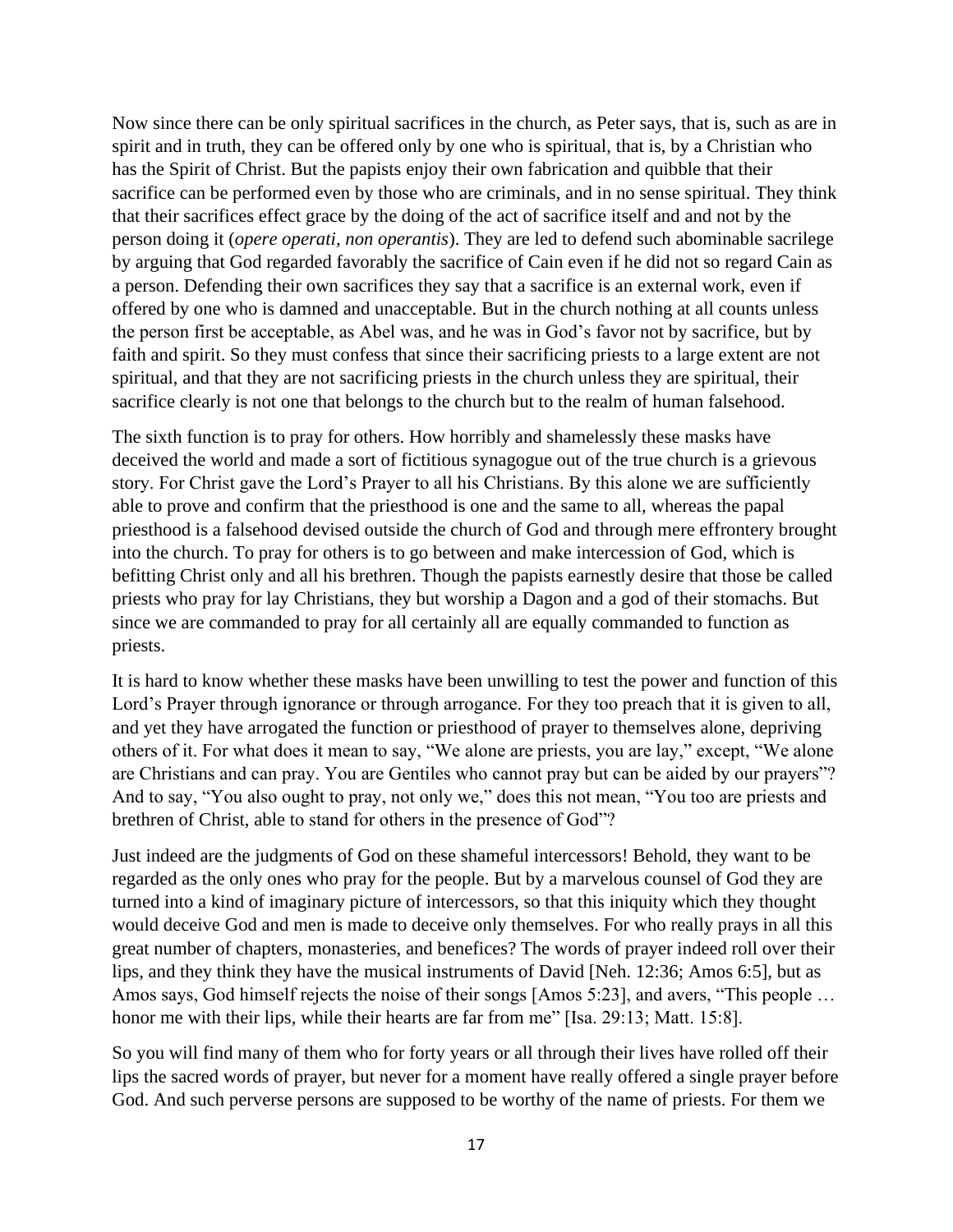are to provide such massive churches, such outlays and revenues, and to them we are to subordinate kingdoms of all the world and even the true priests and intercessors before God, namely the Christians, for whom they were to pray. Yet God would not consider them worthy of comparison even with the heathen, who hope to be heard for the sake of their many words [Matt. 6:7]. But these indeed do not even mean or hope to be heard, nor do they carry on their barrage of incessant words in order to be heard, but that they may honor God with their lips and by this show win the dues of the multitudes to fatten their stomachs. By the pope's authority, though, they are the priests of God, priests indeed of Satan, who is the god of this age, and they pray for us, to bring the judgment of the true God on us.

But let us listen to Christ, the Judge and Arbiter in this case: "God is spirit, and those who worship him must worship in spirit and truth … for such the Father seeks to worship him [John 4:23, 24], that is, not such as pray on this mountain or in Jerusalem. Since this final and sovereign judgment prevails we maintain our position confidently, and assured by divine authority we adjudge that the pope and his minions have indeed a singular priesthood and singular office of intercession for all Christians, but instead of a genuine priesthood and intercession theirs is a masquerade and a counterfeit priesthood and intercession. Furthermore, only Christians and all those who cry in spirit, "Abba, Father" [Rom. 8:15], are genuine in their prayer and they alone are priests.

The seventh and last function is to judge and pass on doctrines. Clearly it is not without good reason that the mask priests and counterfeit Christians have claimed this office for themselves. For they could foresee that if they allowed all to have this function they could not monopolize any of the aforementioned privileges. If you could deprive the hearers of this function, what would not a teacher be able and dare to do, even surpassing Satan himself if he could? On the other hand if the hearers are permitted, even bidden to exercise this function, what would a teacher be able or try to do even if he were greater than an angel in heaven? If this is granted, Paul could not only correct Peter, but even pronounce anathema on angels from heaven [Gal. 2:14; 1:8]. With what fear and trembling bishops and councils would have spoken and issued decrees, if the judgment of hearers would have had to be regarded when decisions were made with respect to priesthood, to the office of teaching, of baptizing, of consecrating, of sacrificing, of binding, of prayer, of judging doctrine. Indeed, there never would have been a universal papacy if this right of judgment had prevailed. They took good counsel when they monopolized this office!

But they have succeeded and prevailed until, as Daniel says, the indignation is accomplished [Dan. 11:36]. But now we see the light of the advent of the Savior and the destruction of this lawless one begins, for the spirit of His voice stays the adversary who has exalted himself against every worship of God [2 Thess. 2:3, 2:4]. Now the word of Christ in John 10[:27, 5] applies: "My sheep hear my voice. They do not know the voice of strangers," and in Matt. 7[:15], "Beware of false prophets," and Matt. 16[:6; Luke 12:1], "Beware of the leaven of the Pharisees," which is hypocrisy, and in Matt. 28[:2f.], "The scribes and the Pharisees sit on Moses' seat; so practice and observe whatever they tell you, but not what they do." By these and many similar passages of the gospel, even all of Scripture, we are admonished not to believe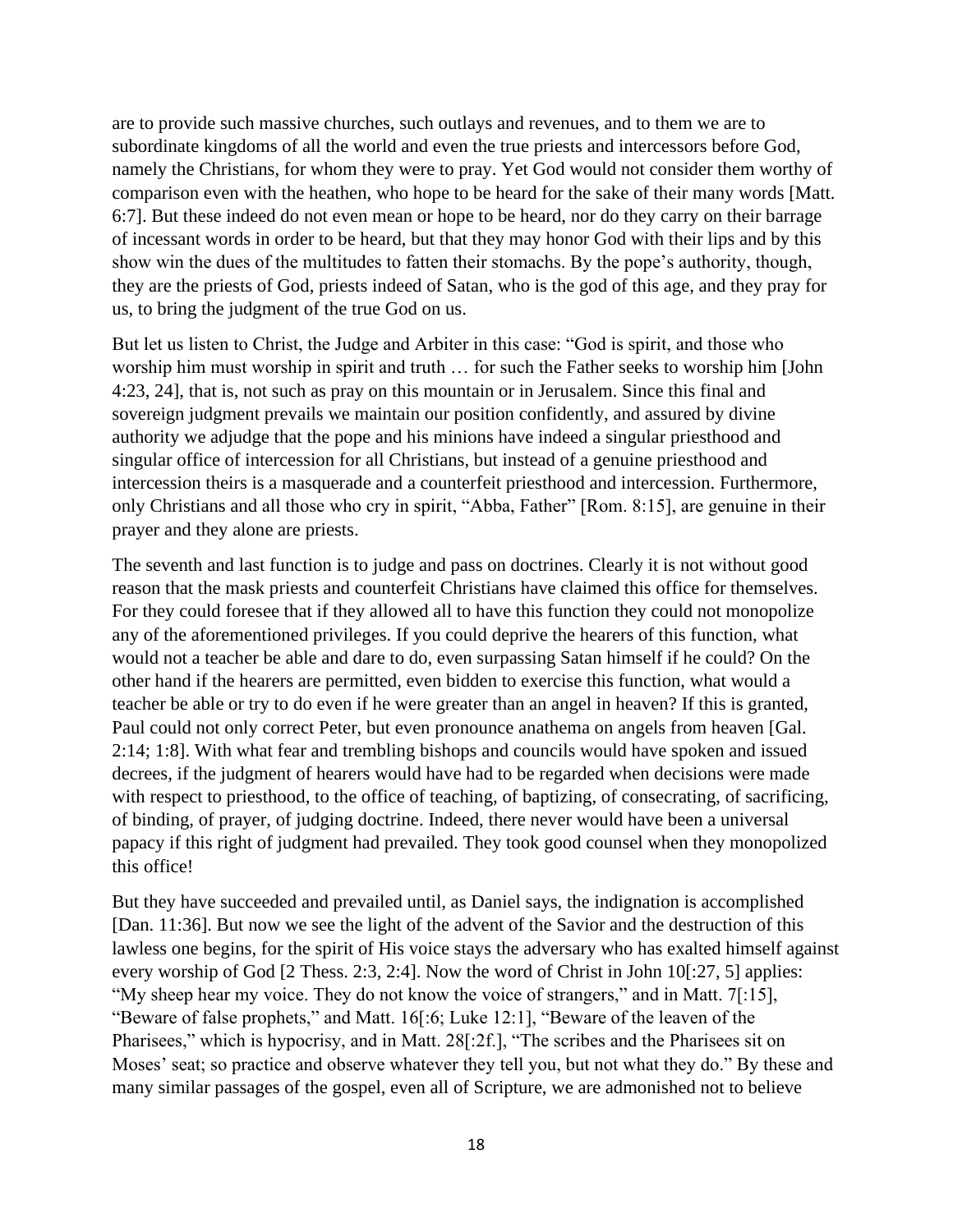false teachers. What else does this mean than that each of us shall have regard for his own salvation and be sure of Him in whom he believes and whom he follows? Each is a most free judge of all who teach him, if he himself is inwardly taught of God, as John 6[:45] says. For you will not be damned or saved by the teaching of another, be it true or false, but by your faith alone. Anyone may teach as he pleases, but what you believe is your responsibility whether it result in your peril or your benefit.

But Paul has bound this strong man in his own place and taken away his armor [Luke 11:22] when he said, "If a revelation is made to another sitting by, let the first be silent" [1 Cor. 14:30], and again, "The spirits of prophets are subject to prophets" [1 Cor. 14:32]. Also, "You can all prophesy, one by one" [1 Cor. 14:31]. What sense is there to this drunken prattle of the pope and his papists, though handed down over many generations: "We command, we earnestly direct, the Church of Rome is Mistress of the churches and the articles of faith"? All right, let her sit and teach and be a mistress, yet here she is commanded to be silent, if a revelation is made to one sitting by. Not only she, but each of us, one by one, may prophesy, says Paul, a master and corrector even of Peter when he acted insincerely [Gal. 2:14ff.]. How much more ought we not then confidently judge the church of Rome in its insincerity and reigned authority. We are not to be judged by this church lest we imperil our own salvation and be found to deny Christ.

How attractive this wisdom of the masks appear, by which they horribly contradict themselves while they oppose God and all that belongs to God! We believe that they believe, at least we see them professing and boasting that they are the leaders and shepherds of the Christian people. But I believe they will also be forced to confess that a Christian is one who has the Holy Spirit, and who as Christ says, is taught all things by the Spirit [John 14:26]. And John writes, "His anointing teaches you about everything" [1 John 2:27], that is, to put it briefly, a Christian is so certain about what he ought and ought not believe that he will even die, or at least be prepared to die, for it. Now I ask you, what effrontery it is of the papists to vaunt themselves and say: "The laity ought to believe us and not themselves"? What is this but to assert: "We admit that Christians have the Holy Spirit by which they know with certainty what is to be believed and what not to be believed; yet, because the Holy Spirit is inferior to ourselves, and we are much more learned than the Spirit, therefore they ought to subject themselves to us and heed us"?

By this reasoning they have wanted to set themselves up as masters with power to teach however they please and without respect to the judgment of any one else. Once this was granted them they could easily usurp all authority of God or man and obviously become gods. But we have this word: "For you have one Master, Christ. You are all brethren" [Matt. 23:8, 10]. We have then altogether the same rights. For if we have in common the name of brethren, then one cannot be especially superior to the other or enjoy more of heritage or authority than the other in spiritual matters, of which we now are speaking. So not only do we have the right to recover this function of judging doctrine, as well as all the other functions we have mentioned, but unless we recover it we are denying Christ as a brother. For here we are dealing not with a matter that is optional or permissible, but with a command and a necessity. Condemned is he who recognizes the tyranny of the pope, but blessed is he who rejects it in a pious apostasy.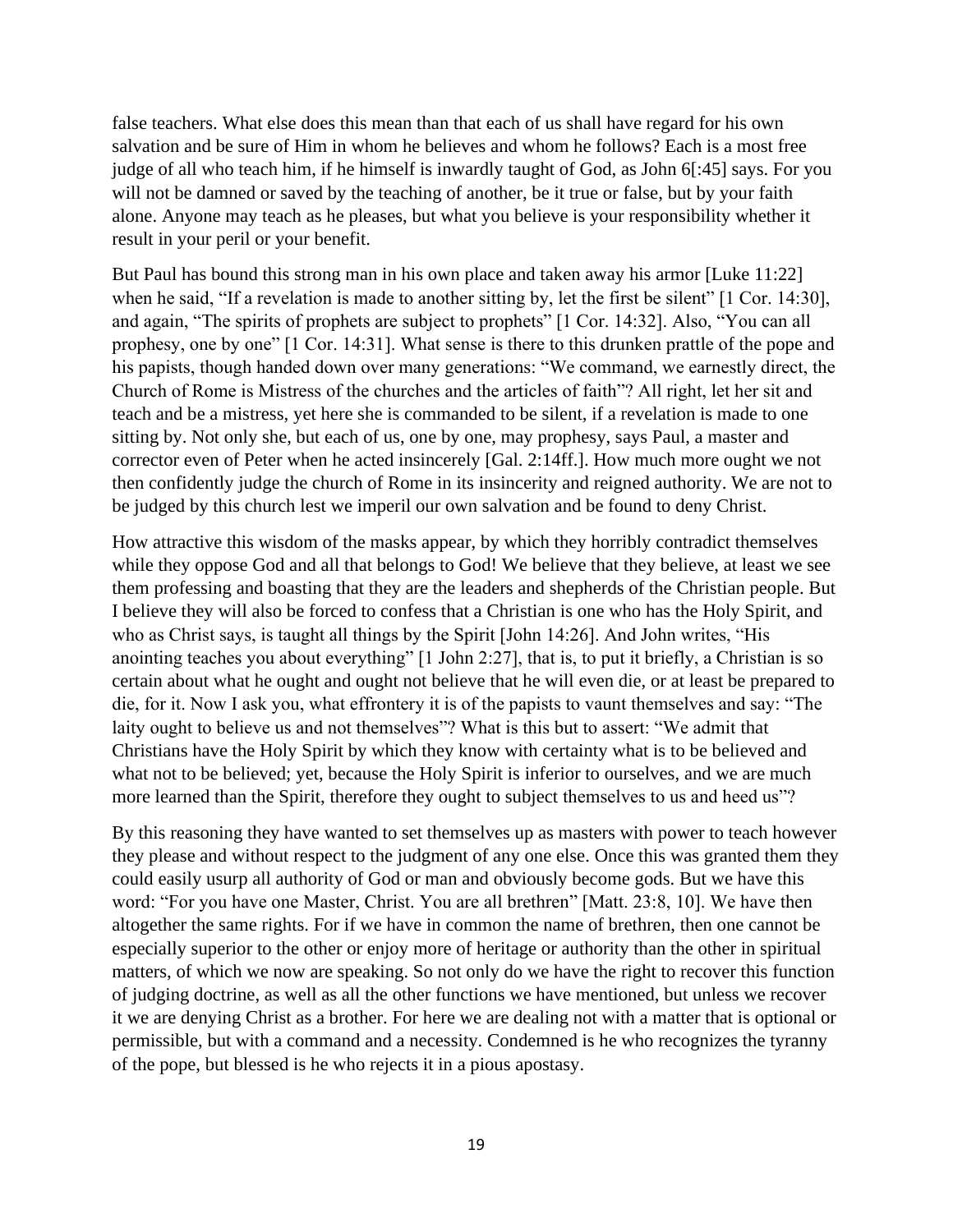It is of the common rights of Christians that we have been speaking. For since we have proved all of these things to be the common property of all Christians, no one individual can arise by his own authority and arrogate to himself alone what belongs to all. Lay hold then of this right and exercise it, where there is no one else who has the same rights. But the community rights demand that one, or as many as the community chooses, shall be chosen or approved who, in the name of all with these rights, shall perform these functions publicly. Otherwise, there might be shameful confusion among the people of God, and a kind of Babylon in the church, where everything should be done in order, as the Apostle teaches [1 Cor. 14:40]. For it is one thing to exercise a right publicly; another to use it in time of emergency. Publicly one may not exercise a right without consent of the whole body or of the church. In time of emergency each may use it as he deems best.

Now let us approach the papist priests and ask them to show us if their priesthood has other functions than these. If they have others theirs is not a Christian priesthood. If they have what we have described theirs is not a peculiar priesthood. So we judge, regardless of their contention, that either they have no other priesthood than that which the laity possesses, or they have a priesthood of Satan. For Christ teaches us to judge all trees by their fruits [Matt. 7:17f.]. We have seen what the fruits of our common priesthood are. So let them either show us other fruits than these or admit that they are not priests. For a difference in public or in private use of the kind of fruits does not prove that it is a different function or priesthood, but means only another function and another use of the same priesthood. As for shaving, anointing and a long cloak being signs of their peculiar priesthood we are willing to let them boast of these mean things, for we know it would be quite easy to shave, anoint, and clothe in a long robe even a pig or a block of wood.

Here we take our stand: There is no other Word of God than that which is given all Christians to proclaim. There is no other baptism than the one which any Christian can bestow. There is no other remembrance of the Lord's Supper than that which any Christian can observe and which Christ has instituted. There is no other kind of sin than that which any Christian can bind or loose. There is no other sacrifice than of the body of every Christian. No one but a Christian can pray. No one but a Christian may judge of doctrine. These make the priestly and royal office. Let therefore the papists either prove other functions of the priesthood or let them resign their own. Shaving, anointing, putting on of vestments, and other rites arising out of human superstition, do not convince us otherwise, even were they given by angels from heaven. Much less are we affected by the arguments of ancient use, the opinion of the majority, or of the authority which has been recognized.

On this account I think it follows that we neither can nor ought to give the name priest to those who are in charge of Word and sacrament among the people. The reason they have been called priests is either because of the custom of heathen people or as a vestige of the Jewish nation. The result is greatly injurious to the church. According to the New Testament Scriptures better names would be ministers, deacons, bishops, stewards, presbyters (a name often used and indicating the older members). For thus Paul writes in 1 Cor. 4[:1], "This is how one should regard us, as servants of Christ and stewards of the mysteries of God." He does not say, "as priests of Christ," because he knew that the name and office of priest belonged to all. Paul's frequent use of the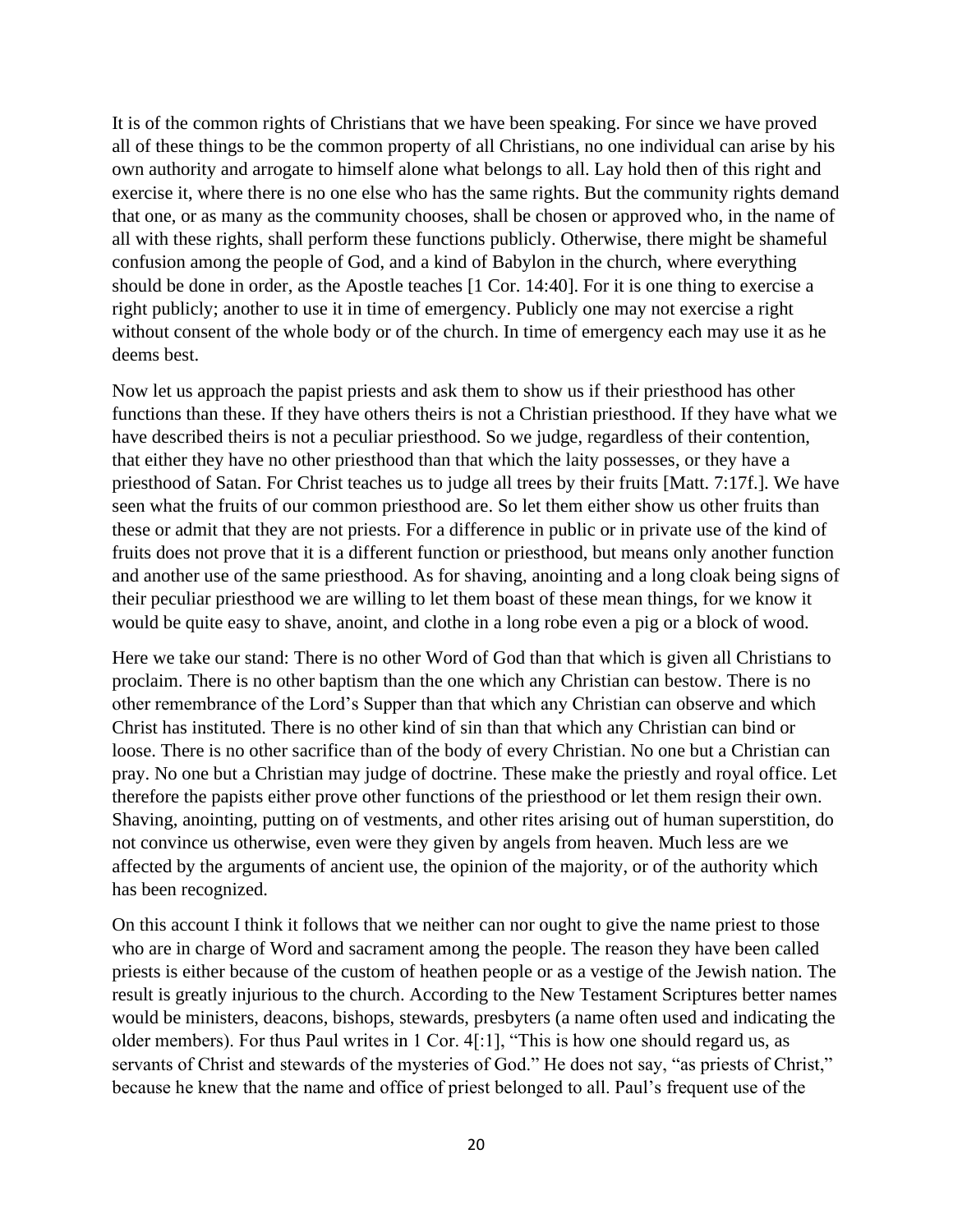word "stewardship" or "household," "ministry," "minister," "servant," "one serving the gospel," etc., emphasizes that it is not the estate, or order, or any authority or dignity that he wants to uphold, but only the office and the function. The authority and the dignity of the priesthood resided in the community of believers.

In this view of the ministry, the so-called "indelible character" vanishes and the perpetuity of the office is shown to be fictitious. A minister may be deposed if he proves unfaithful. On the other hand he is to be permitted in the ministry as long as he is competent and has the favor of the church as a whole, just as in civil matters any administrator is treated as an equal among his brethren. In fact a spiritual minister is more readily removable than any civil administrator, since if he is unfaithful he should be less tolerable than a civil officer. The latter can be harmful only in matters of this life, whereas the former can be destructive of eternal possessions. Therefore, it is a privilege of the other brethren to excommunicate such a one and substitute someone else.

Such is the firm and dependable foundation of Scripture, if we are to believe the Word of God. Over against it we see the deplorable need of Bohemia, which hitherto has been reduced almost to a beggar's condition and forced to endure a tonsured priesthood and the most unworthy of those. In this Word we see more clearly and surely than by any light or assurance whence priests or ministers of the Word are to be sought, namely, from the flock of Christ alone, and nowhere else. We have clearly shown that to each one is given the right of ministering in the Word, and indeed that he is commanded to do so if he sees that teachers are lacking or if those in office are not teaching correctly, as Paul affirmed in 1 Cor. 14 [28ff.], so that the power of God might be proclaimed by us all. How much more, then, does not a certain community as a whole have both right and command to commit by common vote such an office to one or more, to be exercised in its stead. With the approval of the community these might then delegate the office to others.

Thus Paul writes in 2 Tim. 2[:2]: "These things entrust to faithful men who will be able to teach others." Here Paul rejects all the show of tonsure and anointing and ordaining and only requires that they be able to teach, and to them alone he wants to entrust the Word. If the office of teaching be entrusted to anyone, then everything accomplished by the Word in the church is entrusted, that is, the office of baptizing, consecrating, binding, loosing, praying, and judging doctrine. Inasmuch as the office of preaching the gospel is the greatest of all and certainly is apostolic, it becomes the foundation for all other functions, which are built upon it, such as the offices of teachers, prophets, governing [the church], speaking with tongues, the gifts of healing and helping, as Paul directs in 1 Cor. 12[:28]. Even Christ chiefly proclaimed the gospel, as the highest function of his office, and did not baptize [John 4:2]. Paul, too, gloried in the fact that he was sent not to baptize [1 Cor. 1:17], as to a secondary office, but to the primary office of preaching the gospel.

This procedure is forced upon us by necessity and is commended by the common understanding of faith. For since the church owes its birth to the Word, is nourished, aided and strengthened by it, it is obvious that it cannot be without the Word. If it is without the Word it ceases to be a church. A Christian, thus, is born to the ministry of the Word in baptism, and if papal bishops are unwilling to bestow the ministry of the Word except on such as destroy the Word of God and ruin the church, then it but remains either to let the church perish without the Word or to let those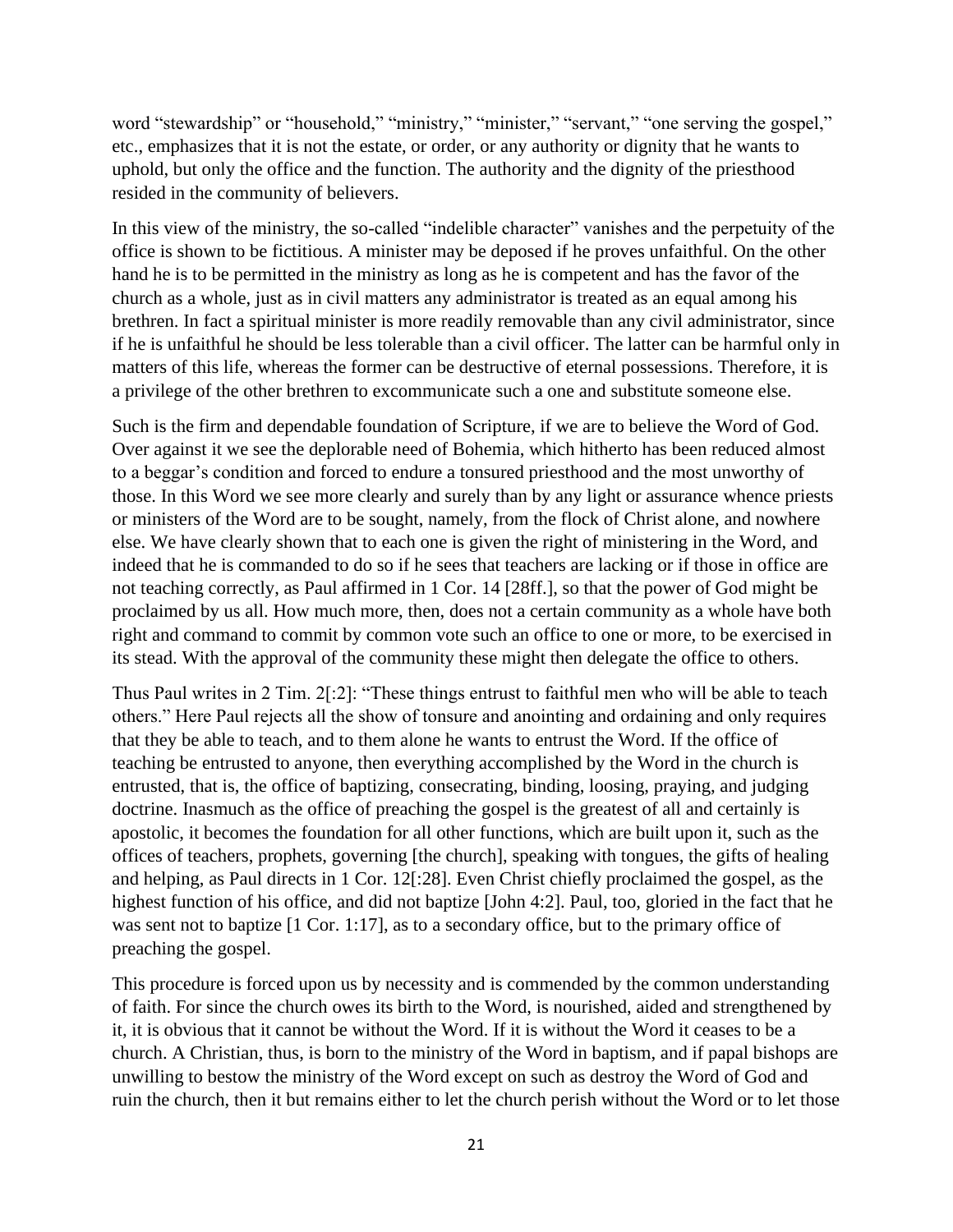who come together cast their ballots and elect one or as many as are needed of those who are capable. By prayer and the laying on of hands let them commend and certify these to the whole assembly, and recognize and honor them as lawful bishops and ministers of the Word, believing beyond a shadow of doubt that this has been done and accomplished by God. For in this way the common agreement of the faithful, those who believe and confess the gospel, is realized and expressed.

If the aforementioned arguments are not conclusive, it ought to be sufficient to admonish and affirm what Christ said in Matt. 18[:19, 20], "If two of you agree upon earth about anything they ask, it will be done for them by my Father in heaven. For where two or three are gathered in my name, there am I in the midst of them." If then the agreement of three or two in the name of the Lord makes all things possible, and Christ endorses as his own the things they do, how much more may we not believe that it has happened or can happen with his approval and guidance when we come together in his name, pray together, and elect bishops and ministers of the Word from among ourselves. Even before such election we have been born and called into such a ministry through baptism.

If we ask for an example, there is one in Acts 18[:24ff.], where we read of Apollos who came to Ephesus without call or ordination, and taught fervently, powerfully confuting the Jews. By what right, I ask, did he exercise the ministry of the Word except by the general right common to all Christians, as described in 1 Cor. 14[:30], "If a revelation is made to another sitting by, let the first be silent," and in 1 Pet. 2[:9], "That you might declare his wonderful deeds"? This man was afterward even made an apostle without the formality of ordination, and not only functioned in the ministry of the Word but also proved himself useful in many ways to those who had already come to faith. In the same way any Christian should feel obligated to act, if he saw the need and was competent to fill it, even without a call from the community. How much more then should he do so if he is asked and called by the brethren who are his equals, or by the whole community?

Another example is provided by Stephen and Philip, who were ordained only to the service at the tables [Acts 6:5, 6]. Yet the one wrought signs and wonders among the people, disputed with members of the synagogue and refuted the council of the Jews with the word of the Spirit [Acts 6:8ff.], and the other converted Samaritans and travelled to Azotus and Caesarea [Acts 8:5ff., 40]. By what right and authority, I ask? Certainly they were not asked or called by anyone, but they did it on their own initiative and by reason of a common law, since the door was open to them, and they saw the need of a people who were ignorant and deprived of the Word. How much more readily they would have done it had they been asked or called by anyone or by the community? And the eunuch converted by Philip [Acts 8:36], whom we may reasonably believe remained a Christian, undoubtedly taught the Word of God to many, since he had the command to make known the wonderful deeds of God who called him from darkness into his marvelous light [1 Pet. 2:9]. From his word resulted the faith of many, since the Word of God does not return in vain [Isa. 55:11]. From faith sprang a church, and the church through the Word received and exercised a ministry of baptizing and teaching, and of all the other functions enumerated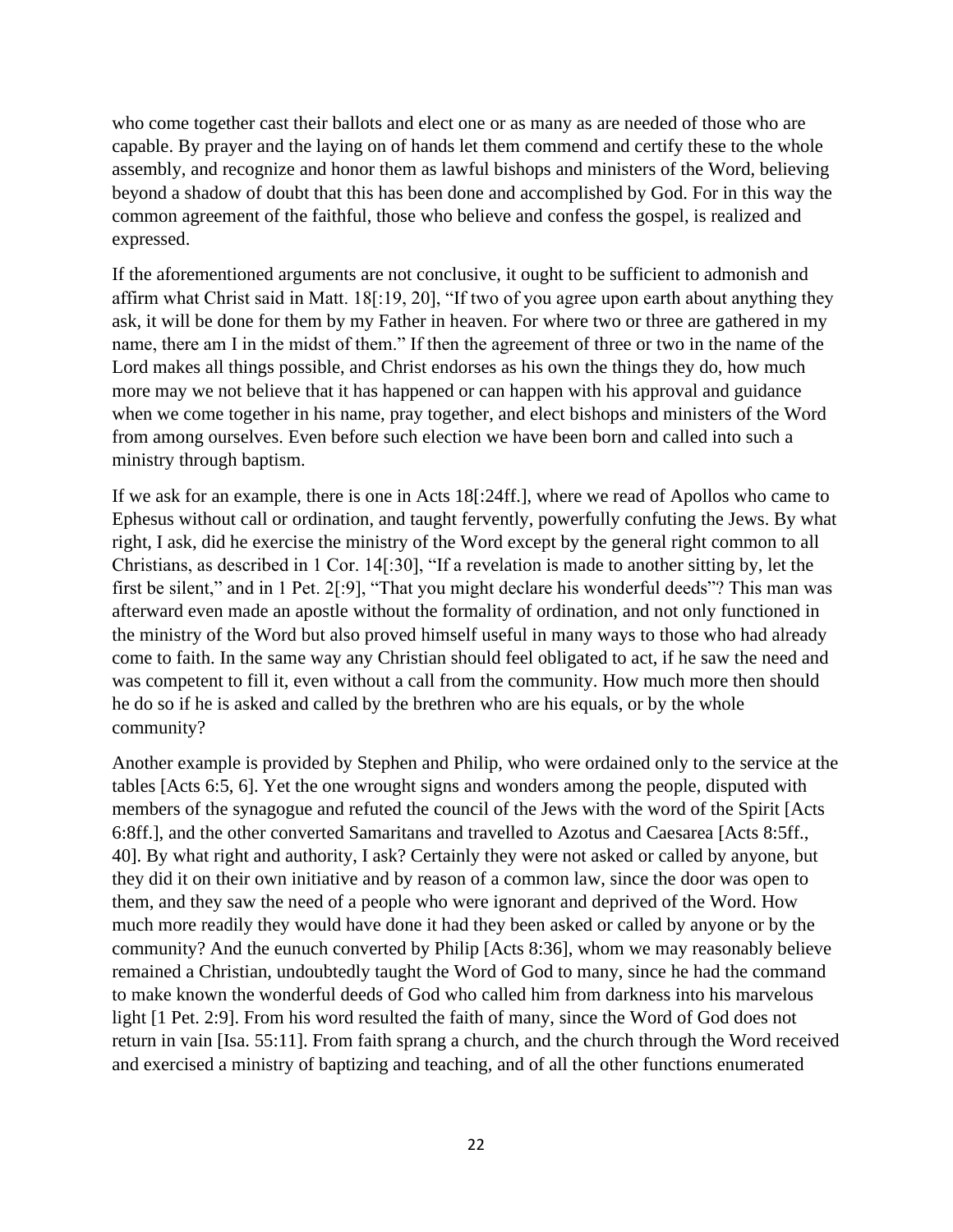above. All these things a eunuch accomplished through no other right than that inherent in baptism and faith, especially in places lacking any other ministers.

It remains only, dear sirs, that you be clothed in an unyielding faith, a faith which needs to be courageous, if you would advise your Bohemia well. We write these things to those who believe. Unbelievers will not comprehend what we say. To them it makes no difference whether they have bishops or not, since they are neither Christians nor a church of God. They are not persuaded by ever so clear Scriptures or examples, but are persuaded by superficial masks such as tonsure, anointing, and vestments, which are based on no Scripture or example, but approved only by the use of centuries and of multitudes. To such things the devout Christian pays no attention. He needs only attend to the substance which is the Word of God, and, full of faith, believe that he can do and attain all that he knows is promised therein.

They object and say, "A new thing and unprecedented, so to elect and create bishops." I answer, it is the most ancient custom, following the example of the Apostles and their disciples, but abolished and destroyed by the contrary examples and pestilential teachings of the papists. Therefore we had much rather labor to drive out this more recent kind of plague and recover an earlier kind of health. Yet, even if it were a most recent innovation, if the Word of God here enlightens and commands us, and the need of souls compels it, then the novelty of the thing ought not at all to affect us, but the majesty of the Word. For, I ask, is it not new things that faith effects? Was not this kind of a ministry new in the days of the Apostles? Was it not a new thing when Abraham offered his son? Was it not a new thing for the children of Israel to pass through the sea? Will it not be a new thing for me to go through death to life? In all these things it is the Word of God, not the novelty, that we regard. If we should stop at the novelty of a thing, we would never be able to believe anything in the Word of God.

Believe the Word of God, therefore, my brethren, and the novelty of your own example will not affect you. For if novelty means anything why does it not mean something that you Bohemians alone have withstood the pope and dared everything in the spirit of John Huss? Was that not a novelty, not only unprecedented but contrary to what the whole earth has been used to, even to this day, and you were then not as clear as to the support of Scripture as in this case? If then, alone, you dared and attempted to assert and defend rights in danger of destruction and extinction when the peril of souls was not so present or so great, why now should you not attempt, assert and defend rights being destroyed when you are supported by so many shields and arms of the arsenal of David? [Song of Sol. 4:4]. There is the further consideration of such a pressing danger to souls and of a wretched captivity on the one hand, and of the challenge of liberty, with right and justice, on the other. If there is some difficulty in this new situation it will be eased after a period of trial. Certainly it will be much easier than what you had to endure because of your defection from papal tyranny. That is, if you dare in the Lord to do this, and the Lord will be with you.

Act in this way: first beseech God with prayers, both individually and in common. For this is a great undertaking, and the magnitude of it, rather than its novelty, impresses me. I don't want you to attempt anything by your own powers or wisdom, but to approach the matter in humility, with fear and trembling, lamenting and confessing that your own sins have brought on this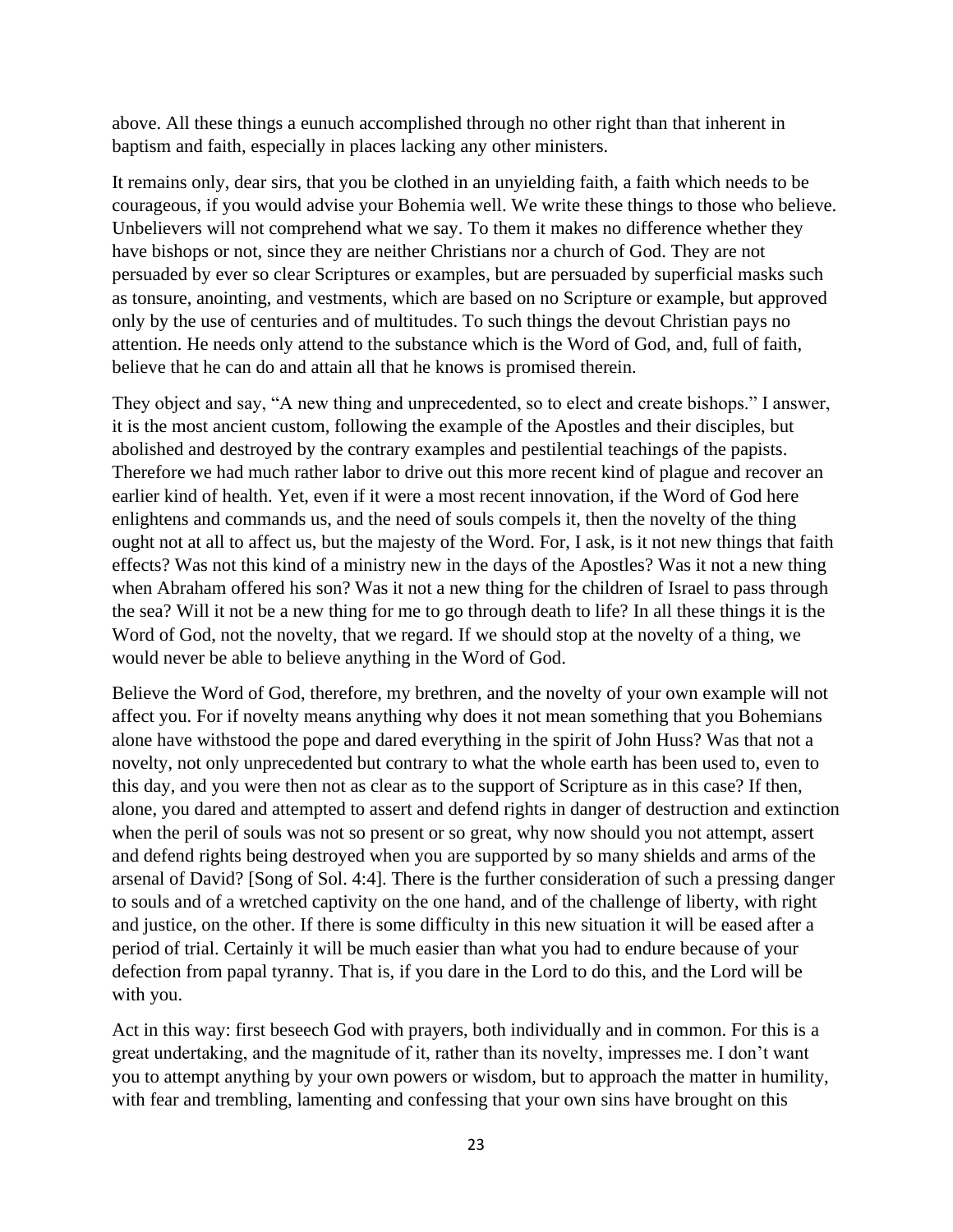misery and captivity. Before the seat of propitiation and the throne of grace [Heb. 4:16], namely, Jesus Christ, the bishop of our souls [1 Pet. 2:25], bring your supplications and prayers that he might send his Spirit into your hearts. For he works with you, or rather, works in you both to will and to do [Phil. 2:13]. For if this thing is to be begun auspiciously and to continue successfully, it is necessary that there be in you the divine strength which, as Peter testifies, God supplies [1 Pet. 4:11].

When you have so prayed, have no doubt that he to whom you have prayed is faithful and will give what you ask, opening to him who knocks and granting to him who seeks [Matt. 7:8]. Thus you may be assured that you are not pushing this matter, but being pushed in it. Then call and come together freely, as many as have been touched in heart by God to think and judge as you do. Proceed in the name of the Lord to elect one or more whom you desire, and who appear to be worthy and able. Then let those who are leaders among you lay hands upon them, and certify and commend them to the people and the church or community. In this way let them become your bishops, ministers, or pastors. Amen. The qualifications of those to be elected are fully described by Paul, in Tit. 1[:6ff.], and 1 Tim. 3[:2ff.].

It is not necessary, I think, to put this form of election immediately into practice in the Diet of Bohemia as a whole. But if individual cities adopt it for themselves the example of one will soon be followed by another. The Diet might well consider whether this form should be adopted by all of Bohemia, or if one part might accept, and another part postpone decision or even reject it altogether. For none should be forced to believe. We must give freedom and honor to the Holy Spirit that he may move wherever he will. We cannot hope that these things will be acceptable to all, especially right away. The fact that not all agree should not affect you—rather you ought be moved to the venture when many do not agree with you. It is enough if at first a few set the example. After the use has been established and in the course of time the whole people will be challenged to follow their example. As the venture succeeds, with the help of the Lord, and many cities adopt this method of electing their bishops, then these bishops may wish to come together and elect one or more from their number to be their superiors, who would serve them and hold visitations among them, as Peter visited the churches, according to the account in the Book of Acts [Acts 8:14ff.; 9:32ff.]. Then Bohemia would return again to its rightful and evangelical archbishopric, which would be rich, not in large income and much authority, but in many ministers and visitations of the churches.

But if you are altogether too weak to dare attempt this free and apostolic way of establishing a ministry, I suppose we must endure your weakness and permit you to go on accepting those ordained by papal bishops, such as your Gallus. Use these, instead of the papal bishops, to call and elect and ordain such as they think capable and you will endure, according to the foregoing and to the teaching of Paul. For in Paul's view he is certainly a bishop who takes the lead in the preaching of the Word. Such is your Gallus though he is not resplendent in bishop's mitre and staff and other pride and pomp, which are only meant to amaze the stupid crowd. Let it be thus until you grow up and fully know what is the power of the Word of God. Clearly we cannot advise you in any other way at this time. For it is not possible for you to accept papal ordination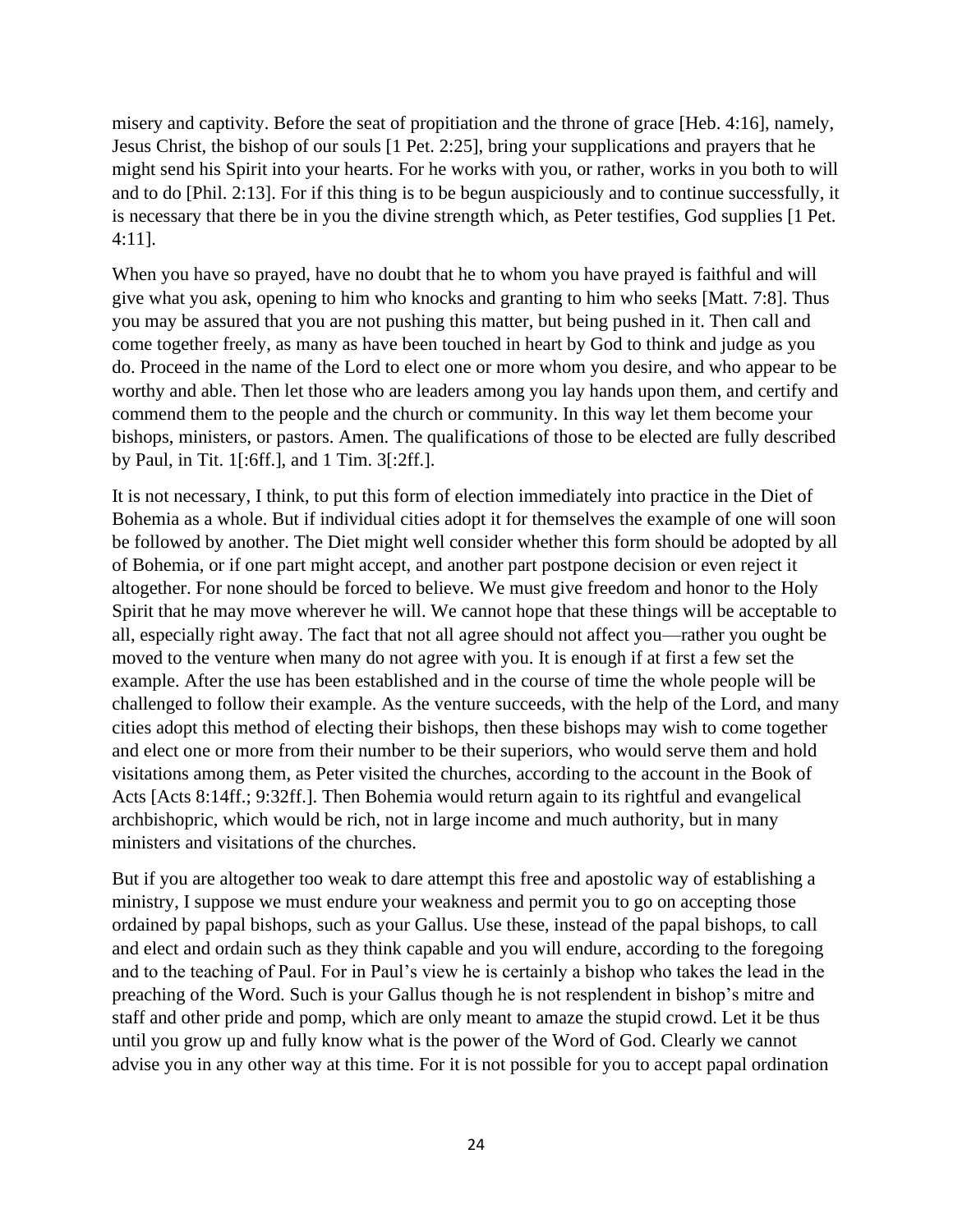and those ordained by it without sin and disobedience, and therefore without the risk of the destruction of souls.

If you are troubled and anxious as to whether or not you are truly a church of God, I would say to you, that a church is not known by customs but by the Word. In 1 Cor. 14[:24, 25], Paul says that if an unbeliever comes into the church and finds those disclosing the secrets of his heart, he will fall on his face and declare that God is really present there. Of this you can be sure, that the Word of God and knowledge of Christ are richly present among you. And wherever the Word of God and knowledge of Christ are, they are not in vain, however deficient those who have the Word may be in external customs. The church indeed is weak because of its sins. But its fault is not in the Word. It sins indeed, but it does not deny or ignore the Word. We may not, therefore, reject those who accept and confess the Word, even though they do not shine in any splendid sanctity, as long as they do not persist in manifest sins. There is then no reason for you to doubt that the church of God is among you, even if there are only ten or six who have the Word. What such would do, along with others who do not yet have the Word but who would give their consent, certainly may be considered the work of Christ if they act, as we have said, in humility and in the spirit of prayer.

Finally, that which I fear will be the most formidable hindrance to this plan, namely, that in this matter as in every one that is of God, we must reckon with a cross. For Satan is neither asleep nor unaware of what we propose, and he will not be slow in his opposition. He is the prince of this world and knows our thoughts, even as we know his. But I speak of this cross because the powers of the world and the princes of the nations in their power will not permit you to attempt these plans. Indeed they will try to stop you before you really decide how to begin. Not only is Satan a prince, but a god of this age, and he so works in the heart of the unbelievers that clearly there can be no hope of achieving your plans with peace and outward tranquillity. Rather, when the tumult becomes greatest and the tempest strongest and the vessel is overwhelmed by waves, you will think that it will surely sink.

What else can I say to this than what Peter said, "We must obey God rather than man"? [Acts 5:29]. For when it has been established that the matter is holy and pleasing to God, as indeed this is, it is necessary to take one's stand as on a rock, not regarding the towering waves and threatening winds or the onrushing waters. This only should be regarded, that peace and quiet, grace and honor belong to them who know and do the things of God. Christ in fact sends this fire on earth and arouses this terrible Behemoth, not because he is harsh, but in order to teach us that any success we have is not the result of our infirmity but of his power, lest we boast or exalt ourselves above the grace of God. We ourselves are silent in our despair, and as Scripture everywhere admonishes, we allow Him to fight for us. Despite our weakness he overcomes every force and power, and while we are silent he quiets the movement of the wide sea and its waves. So Scripture says, "In quietness and in trust shall be your strength" [Isa. 30:15], and again, "I have given him a bitter struggle in order that he may overcome" [Wisd. of Sol. 10:12].

Most of all you ought be impelled to go on when you see the resistance of powers and princes, strengthened as by a very sure argument that your enterprise is of God and that God himself, whose word you hear, will be with you. For if this counsel were of the world, the world would